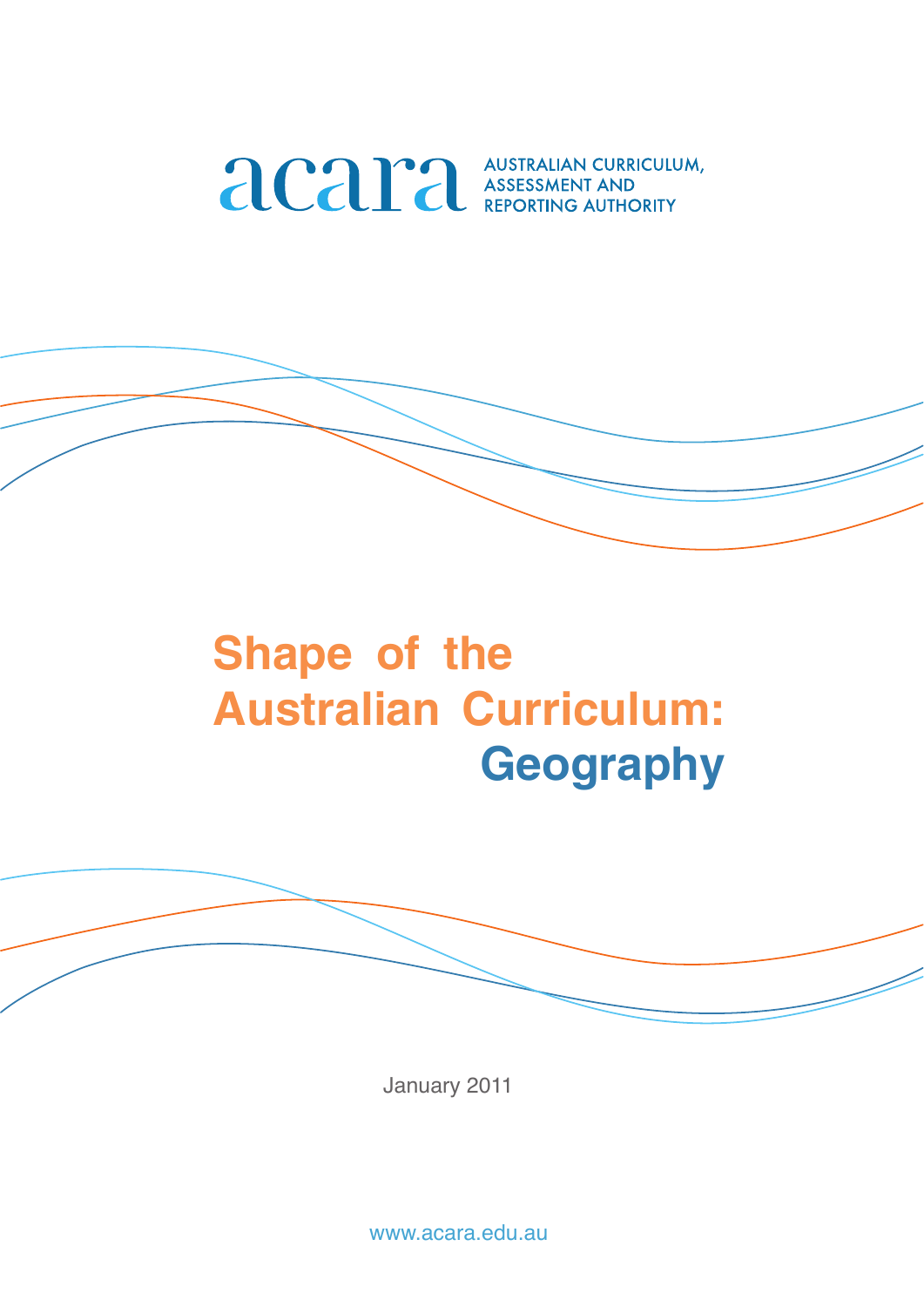### **© Australian Curriculum, Assessment and Reporting Authority 2011**

This work is copyright. You may download, display, print and reproduce this material in unaltered form only (retaining this notice) for your personal, non-commercial use or use within your organisation.

All other rights are reserved. Requests and inquiries concerning reproduction and rights should be addressed to:

ACARA Copyright Administration, ACARA Level 10, 255 Pitt Street Sydney NSW 2000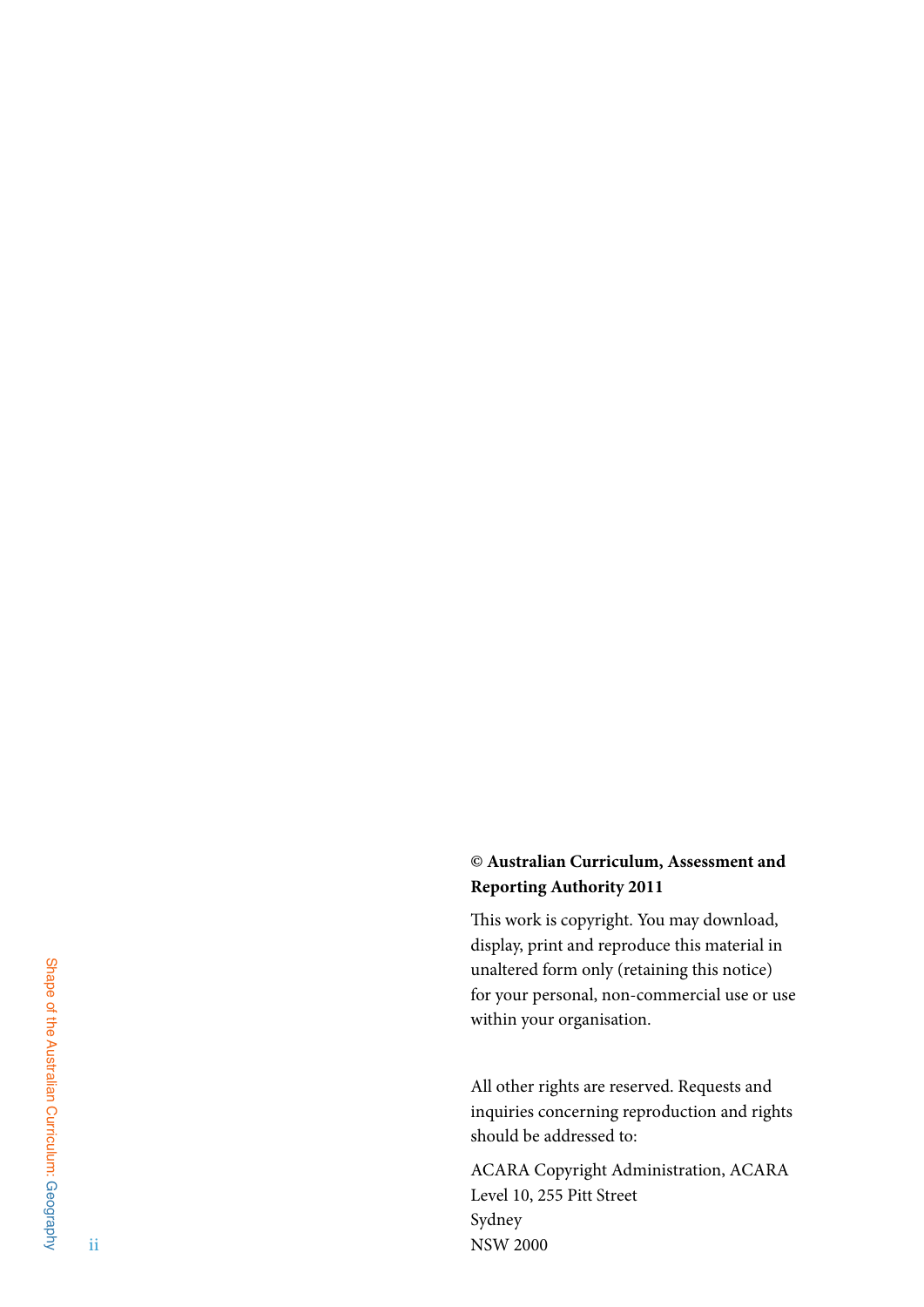# **Contents**

| Purpose                                                             | $\overline{c}$ |
|---------------------------------------------------------------------|----------------|
| Introduction                                                        | 3              |
| Geographical perspectives                                           | 4              |
| Geographical concepts                                               | 6              |
| General capabilities                                                | 7              |
| Literacy                                                            | 7              |
| Numeracy                                                            | 7              |
| Information and communication technology (ICT) competence           | 8              |
| Critical and creative thinking                                      | 8              |
| Ehical behaviour                                                    | 9              |
| Personal and social competence                                      | 9              |
| Intercultural understanding                                         | 9              |
|                                                                     | 11             |
| Cross-curriculum priorities                                         | 11             |
| Aboriginal and Torres Strait Islander Histories and Cultures        |                |
| Sustainability                                                      | 12<br>13       |
| Asia and Australia's engagement with Asia                           |                |
| Oher considerations                                                 | 14             |
| Key terms                                                           | 14             |
| Clarity of the curriculum                                           | 15             |
| Breadth and depth of study                                          | 15             |
| Pedagogy                                                            | 15             |
| Aims of the Australian Curriculum: Geography, Foundation to Year 12 | 17             |
| Structure of the Australian Curriculum: Geography                   | 18             |
| Geographical knowledge and understanding                            | 18             |
| Geographical inquiry and skills                                     | 19             |
| Relationship between the strands                                    | 22             |
| Progression                                                         | 22             |
| Scope and sequence of the Australian Curriculum: Geography          | 23             |
| Foundation to Year 2                                                | 24             |
| Years 3-4                                                           | 24             |
| Years 5-6                                                           | 25             |
| Years $7-10$                                                        | 25             |
| The Senior secondary years                                          | 29             |
| Conclusion                                                          | 32             |
| References                                                          | 33             |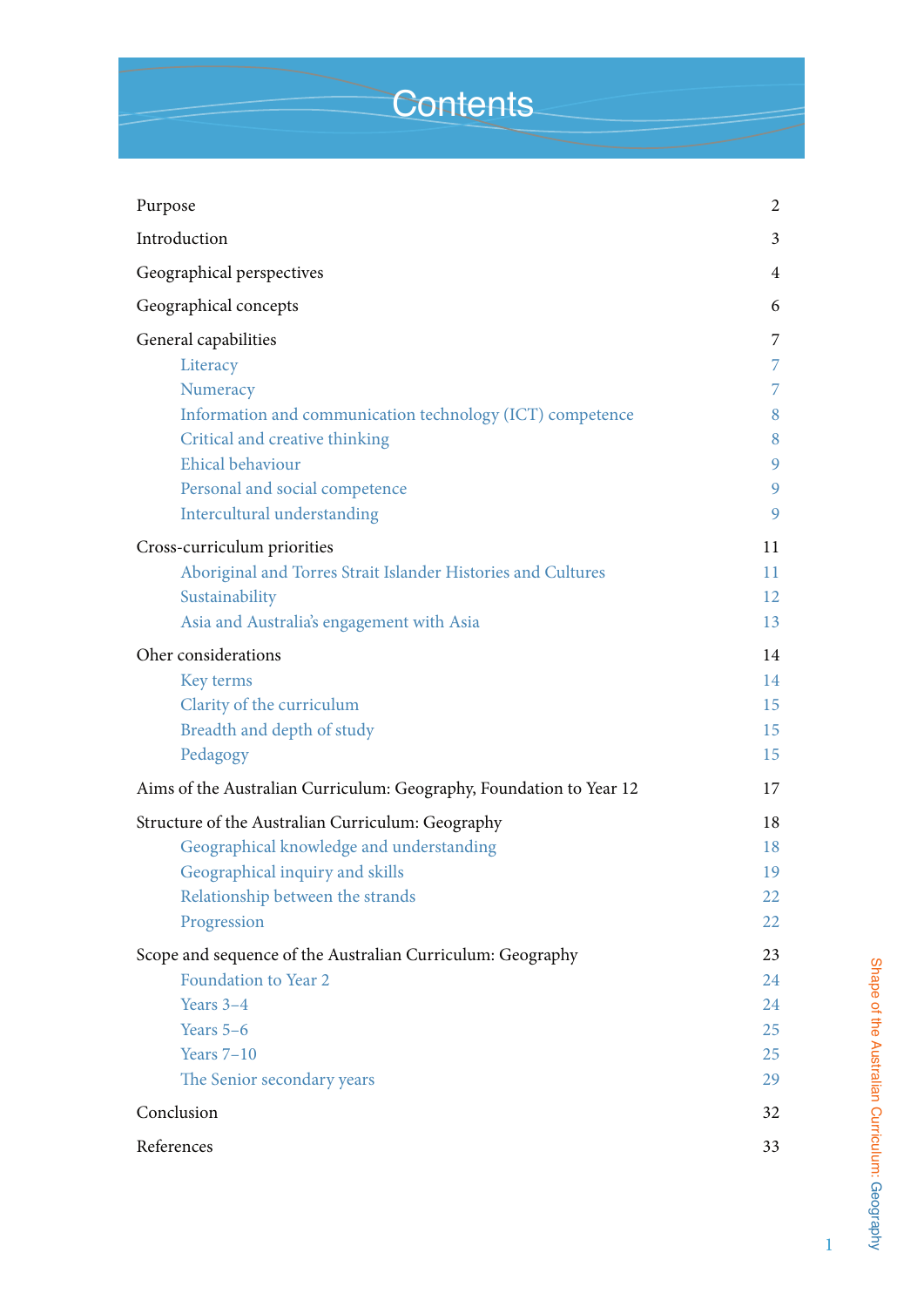# **Purpose**

1. The *Shape of the Australian Curriculum: Geography* provides broad direction on the purpose, structure and organisation of the geography curriculum and is designed to be read in conjunction with The *Shape of the Australian Curriculum v2.0*. It is intended to guide the writing of the geography curriculum from Foundation to Year 12. It reflects the extensive consultation process following the release of the *Geography Curriculum Framing Paper* and the *Draft Geography Shape Paper (2010)*, and the resulting decisions taken by the Australian Curriculum, Assessment and Reporting Authority (ACARA).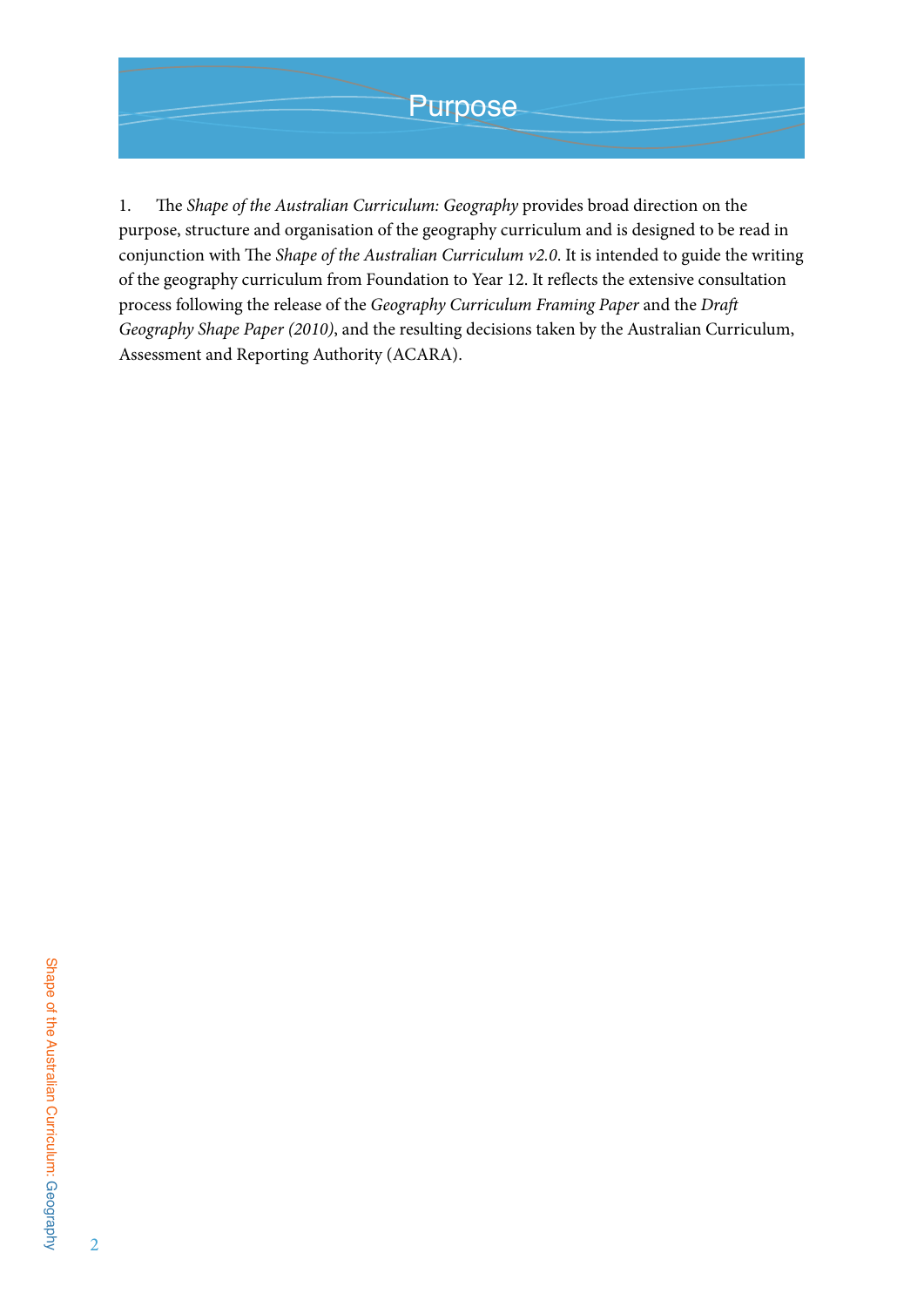2. Geography is the investigation and understanding of the earth and its features and the distribution of life on earth, including human life and its impacts. It is the study of the many different "places", or environments, which make up our world and is described as "the why of where". Places are specific areas of the Earth's surface, and can range from a locality to a country to a major world region. Geography answers our questions about why places have their particular environmental and human characteristics; how and why these characteristics vary from place to place; how places are connected, and how and why they are changing. Geography examines these questions on all scales, from the local to the global, and over time periods that range from a few years to thousands of years. It also looks forward to explore ways of influencing and managing the future of places including their environmental, economic and social sustainability.

3. Geography teaching nurtures students' curiosity about places and the differences between them. It responds to their wonder about the world and its diversity, and teaches them how to explore this world directly through field work and indirectly through other types of investigation. It develops a geographical imagination that enables students to relate to other places and people, and to appreciate the cultures and perspectives of others.

4. The geographical characteristics of places studied include, but are not limited to, people, climate, production, landforms, built environment, soils, vegetation, communities, water resources, cultures, mineral resources and landscape. Some characteristics are tangible, such as rivers and buildings. Others are intangible, such as scenic quality and socioeconomic status.

5. Geography provides students with a knowledge and understanding of their own place and of Australia. This supports their development as active and engaged citizens by promoting debate and fostering informed decision-making on a range of current local, state and national issues. Students also gain knowledge of the world, as the foundation for understanding international events and trends.

6. Geography shows students ways in which they can positively influence their world as active local, national and global citizens by encouraging them to question why things are the way they are, to investigate issues and to evaluate alternative, more sustainable futures. Through exploration and discussion, students develop an informed view of their responsibilities towards the environment and to people throughout the world.

7. A geographical education can lead to careers in a wide variety of areas. These include, but are not limited to, environmental science; environmental management; natural hazard management; the location of businesses, services and facilities; urban planning and design; housing; real estate and land development; architecture; landscape architecture; tourism and travel; marketing; research and analysis; travel writing; emergency management; international trade and business; spatial information technology; surveying; mapping and cartography; local and regional development; social planning; social work; community development; international development, and education.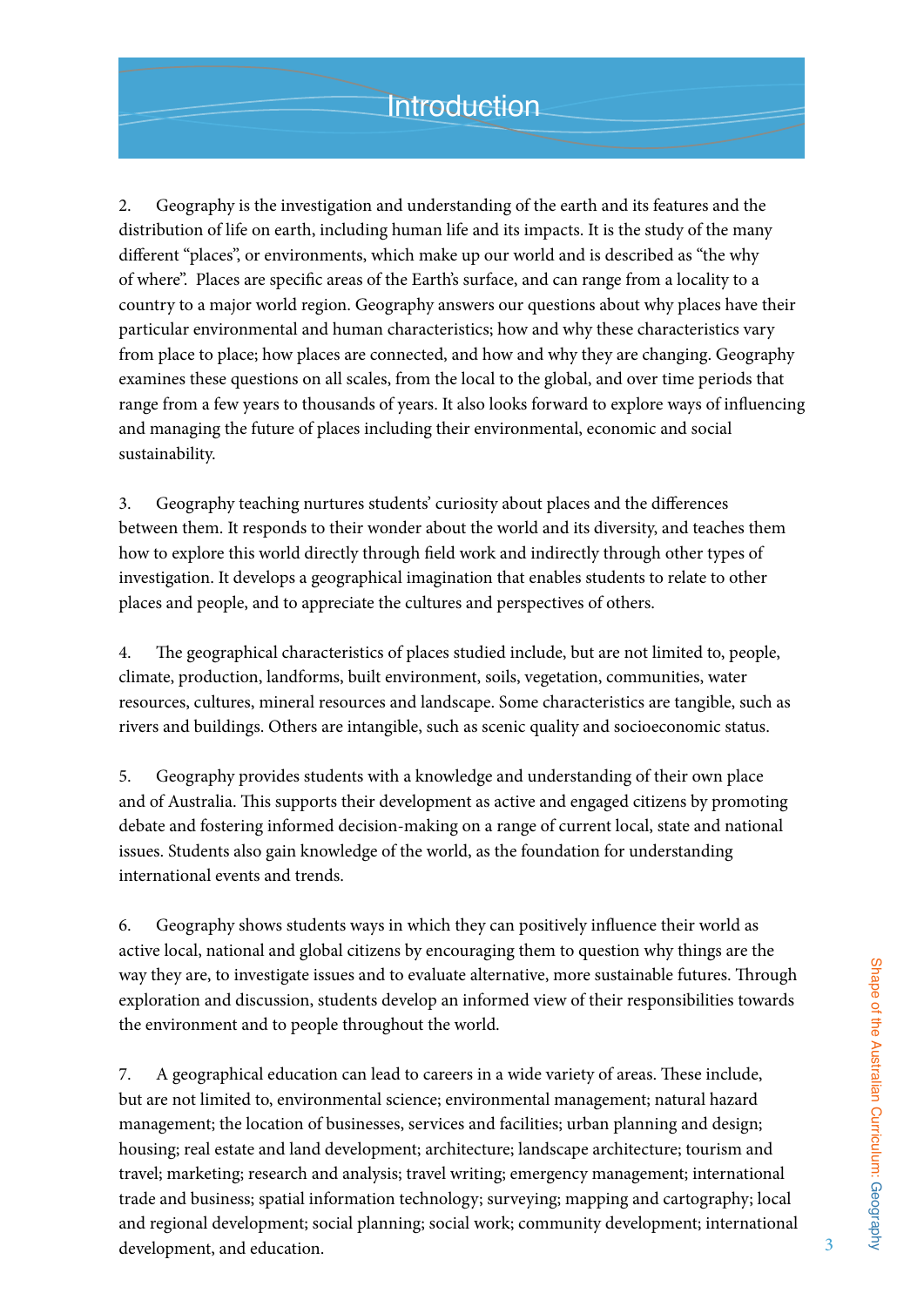8. In the investigation of places geographers use three complementary perspectives. The first is place-based. This starts with the study of the uniqueness of individual places as well as the similarities between them, and seeks to develop an integrated understanding of the relationships between the characteristics of a place. The method of comparative analysis may be used to identify the effects of factors such as climate, relative location, history, culture and governance, through comparisons of places that are similar in all but one or two key variables. A placebased perspective also includes an exploration of people's aesthetic, emotional and spiritual connections to places and landscapes and the ways in which people's lives are shaped by where they live.

9. The second perspective is spatial. One aspect of this perspective is the investigation of how places are linked to other places, such as through natural processes, the movement of people, flows of trade and investment, cultural influences, the exchange of ideas and information, political power and international agreements. Geography examines the effects of these connections and interdependencies by identifying the changes they produce and the ways these changes can be managed. A spatial perspective enables students to consider their own place in a much wider context. Another aspect involves the study of the spatial distribution of one or a small number of the characteristics of places, and the attempt to explain the patterns observed by the operation of atmospheric, hydrologic, geomorphic, biological, socioeconomic or political processes. Geographers may be particularly interested identifying and explaining regularities, or how the same processes can produce different outcomes in different places, and consequently contribute to the diversity between places. A spatial perspective teaches students how to think spatially, how to use and interpret maps of all types, and how to analyse and understand relationships between phenomena using spatial technologies. It also enables students to understand that the influence of location on the characteristics of a place depends on the relative location of other places, the infrastructure and technology that links it to those places and the economic and social relationships between them. Geographers also evaluate the environmental, economic, social and political consequences of spatial distributions and the policies that could be adopted to respond to any unwanted consequences.

10. The third perspective is environmental. This involves the study of the processes and interrelationships that form and change the biophysical environment, looking back in time as well as forward into the future. It also includes the important theme of the reciprocal relationships between the environment and human activities. Students explore the opportunities and constraints that the environment provides for human life and economic activity; they examine the different ways people have perceived, managed, used and altered the earth's environmental resources and learn about the importance of environmental sustainability for humanity's future. The concept of a system and its interdependencies may be used to help in the analysis of many of these processes and interrelationships. Students will also learn about how humans share the earth's environment with animals and other living creatures, and consider their responsibilities for other forms of life.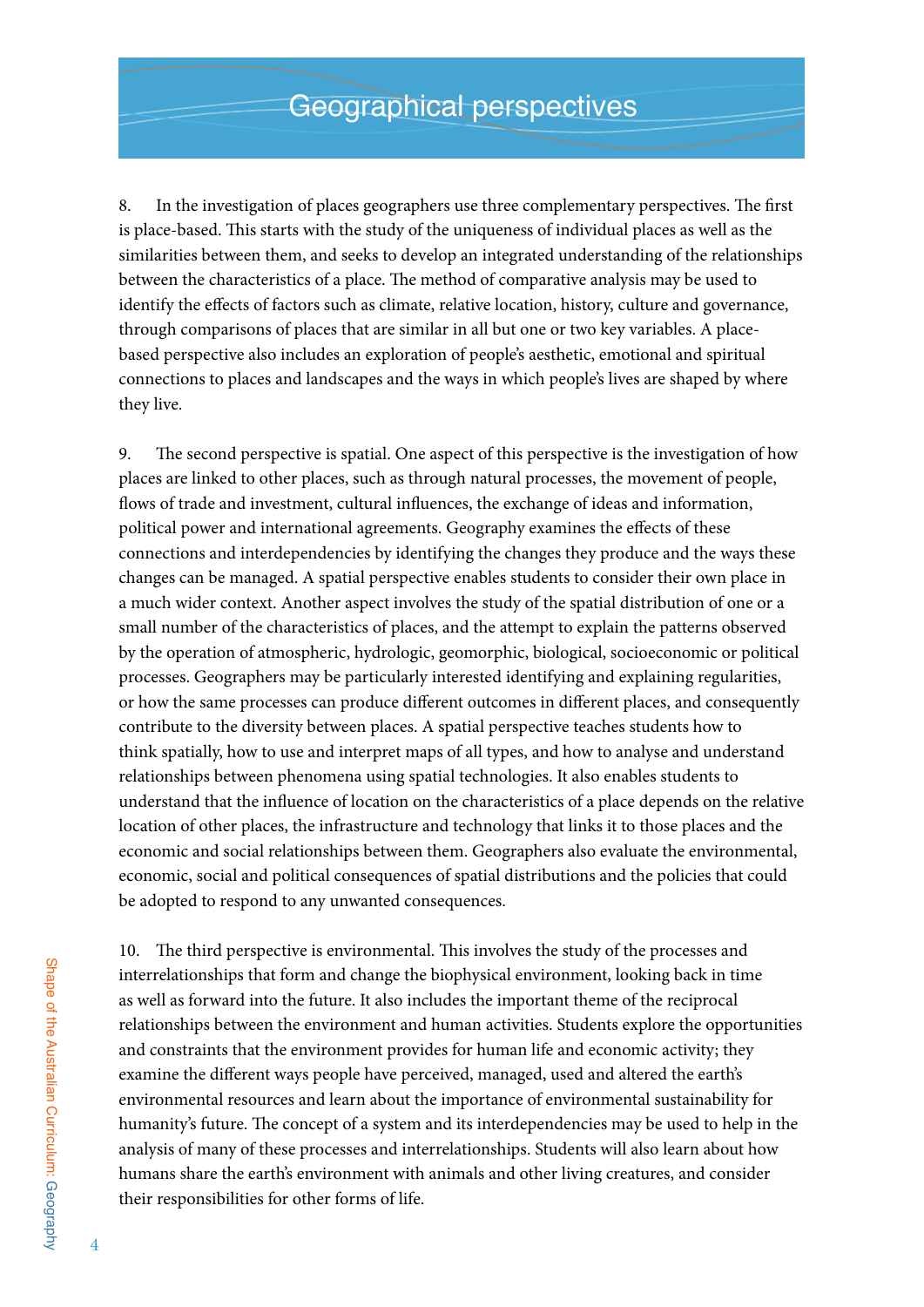11. Geography therefore includes much more than the investigation of individual places. It also involves the study of the biophysical environment, the relationships between people and that environment, the spatial distribution of phenomena across the surface of the earth, and the connections and interactions between people and environments in different places. Geography attempts to achieve a holistic and integrated understanding of its subject matter by drawing on knowledge from the natural sciences, the social sciences and the humanities, and incorporating this into geography's three perspectives. This assists cross-disciplinary learning and helps students recognise the connections between geography and more specialised subjects they may be studying. One or more of the three geographical perspectives, as appropriate, should be used when investigating questions and issues within the Australian Curriculum: Geography.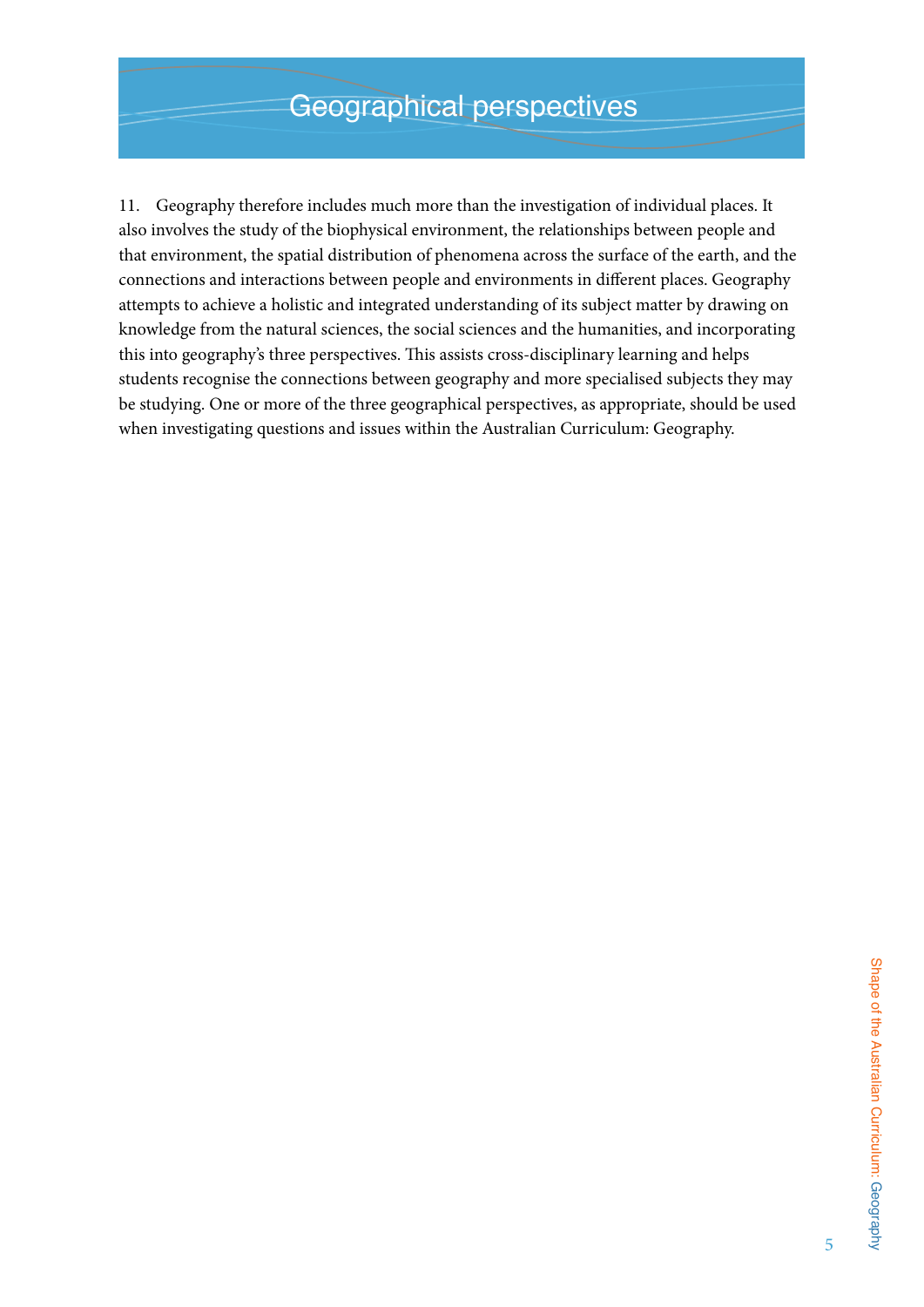# Geographical concepts

12. Geographical concepts are used to organise information and provide frameworks for understanding. They are the higher level unifying ideas that can be applied across several fields of the subject. The key organising geographical concepts will be defined in the glossary and include:

- • change
- • distance
- • diversity
- interaction
- • interdependence
- landscape
- location
- • pattern
- • perception
- place
- • process
- • proximity
- • relationship
- • risk
- scale
- • space
- spatial distribution
- sustainability
- system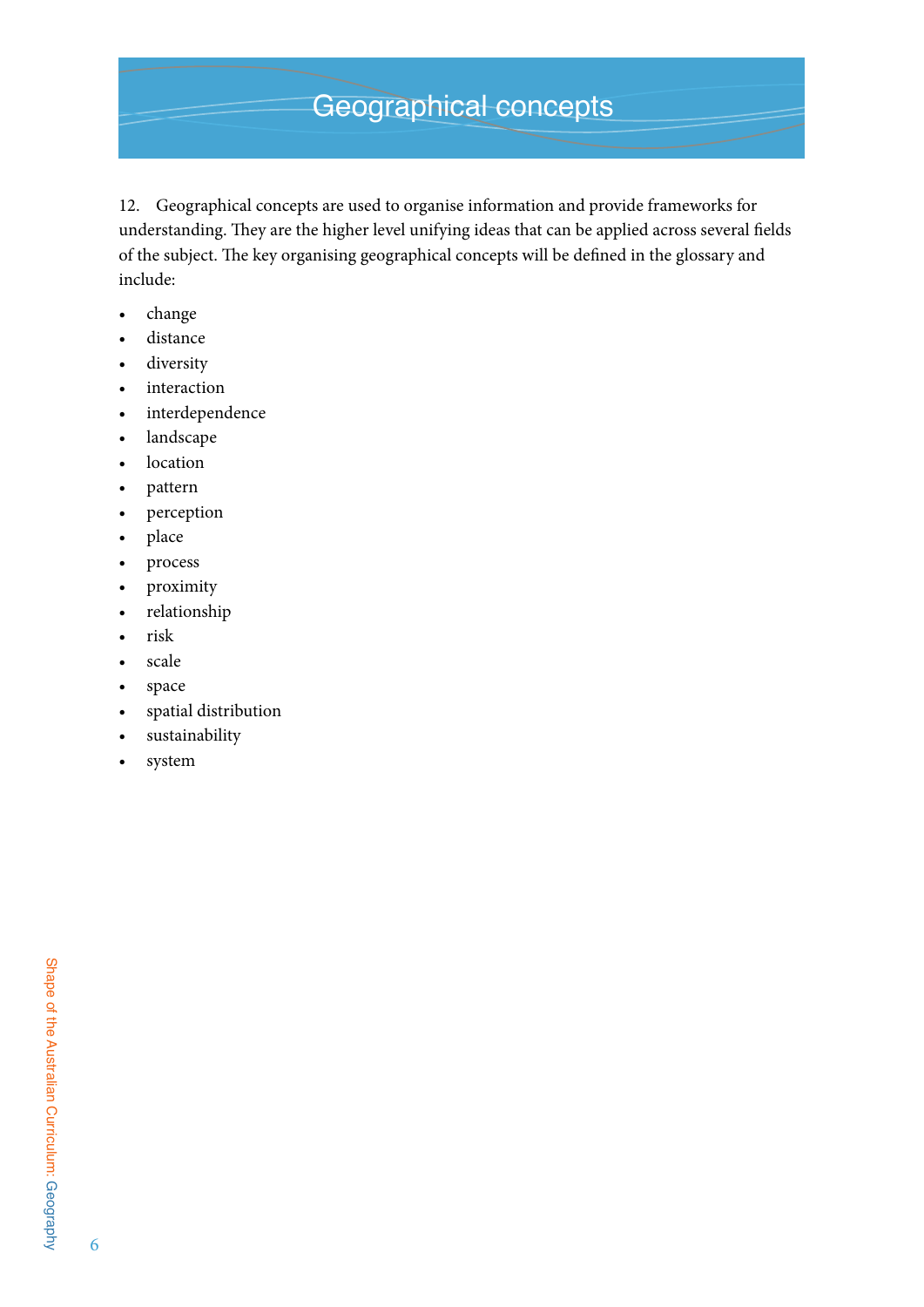13. In the Australian Curriculum the skills, behaviours and attributes that students need to succeed in life and work in the twenty-first century have been identified as general capabilities. Over the course of their schooling, students develop and use general capabilities within and across learning areas and in their lives outside school. General capabilities and learning areas have a reciprocal relationship. Learning areas provide opportunities for students to develop and use general capabilities. Similarly, wherever general capabilities are made explicit in learning areas, they can enrich and deepen learning. In the Australian Curriculum: Geography, each of the seven identified general capabilities should be embedded in the content descriptions and/or elaborations where appropriate.

14. Geography straddles the natural sciences, the social sciences and the humanities, and uses a wide range of quantitative and qualitative methodologies. As a result, geography contributes in varying degrees to the development of all the general capabilities identified in The Shape of the Australian Curriculum v2.0.

### **Literacy**

15. Students become literate as they develop the skills to learn and communicate confidently at school and to become effective individuals, community members, workers and citizens. These skills include listening, reading and viewing, writing, speaking and creating print, visual and digital materials accurately and purposefully.

16. The geography curriculum will provide opportunities for the development of all these literacy skills. Students will also progressively learn the vocabulary of geography, and both its scientific and expressive modes of communication. They will use a wide variety of printed, visual and digital materials to help them learn about places, especially those they have never seen. However, they must also learn how to evaluate these resources and to recognise how language can be used to manipulate meaning. The particular development of graphical, spatial and visual skills will be achieved through work with maps, diagrams, photographs, remotely sensed and satellite images, and other visual material. Literacy skills may also be developed through an exploration of the imaginary places portrayed in literature or through the student's own writing.

### **Numeracy**

17. Students become numerate as they develop the capacity, confidence and disposition to use mathematics at school, at home, at work and in community life. In the context of schooling, numeracy is about students engaging with whatever mathematics they need within and across all learning areas.

18. The Australian Curriculum: Geography will provide geographical contexts for applying mathematical knowledge, understanding and skills. Numeracy is vital to geography and enables student to use mathematics to analyse and answer geographical questions.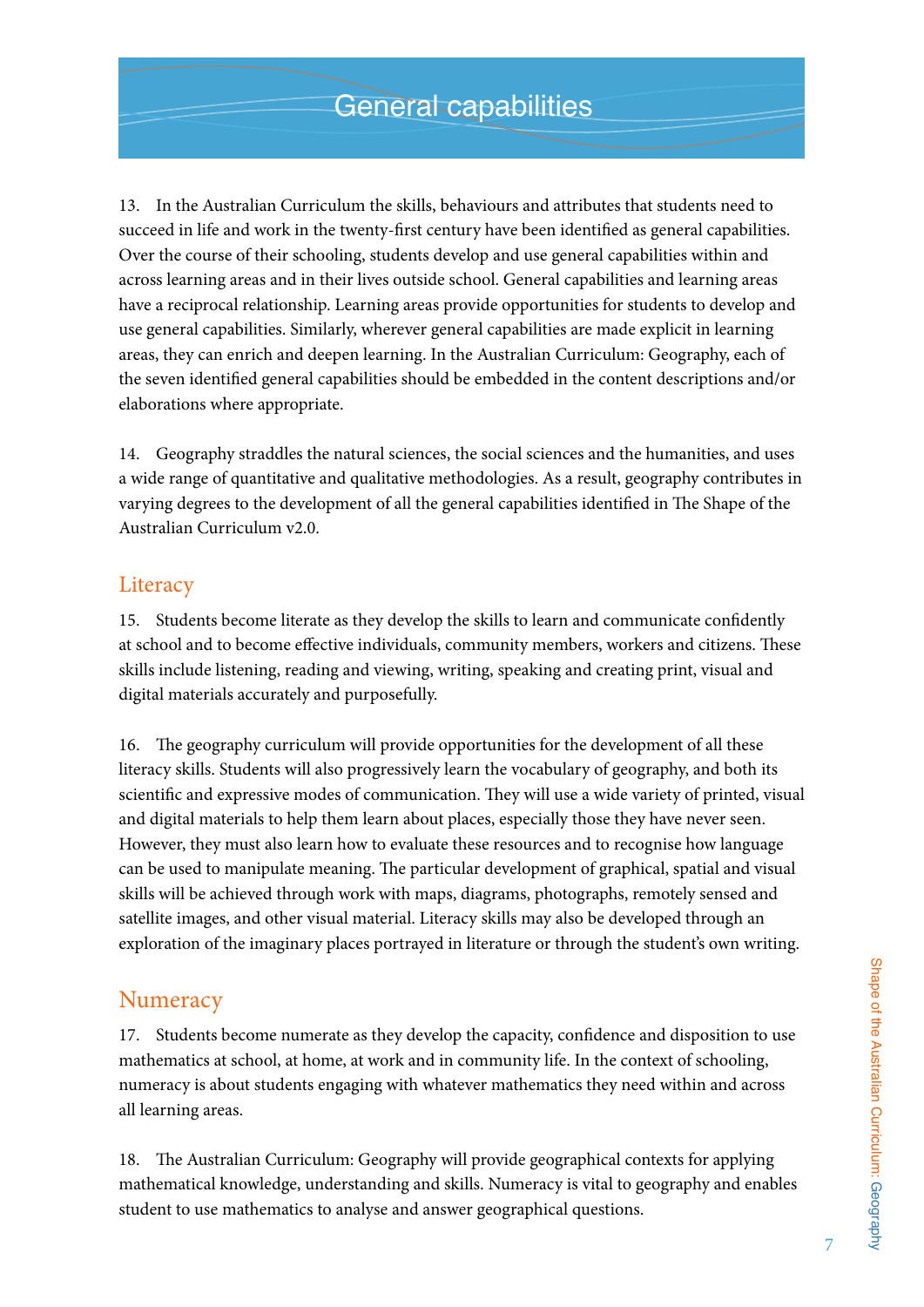Students count and measure, calculate and interpret statistics, and construct and interpret graphs. In using maps, students work with the numerical concepts of grids, scale, distance, area and projections. The numerical and mapping skills specified in the Australian Curriculum: Geography should be compatible with students' mathematical understanding.

# Information and communication technology (ICT) competence

19. Students develop ICT competence as they learn to use ICT effectively and appropriately when investigating, creating and communicating ideas and information at school, at home, at work and in their communities.

20. The geography curriculum will provide many opportunities to develop and use ICT skills. These include basic computing skills and the use of computer software to locate, manage, analyse and present geographical information. Geographical ICT skills include the use and application of geographical information systems (GIS) and global positioning systems (GPS) to create, manage, represent and analyse spatial data; the viewing and analysis of spatial data through remote sensing and 3D visualisations (such as Google Earth), and the management and representation of geographical data in graphical and other visual forms. The use of spatial technology is a rapidly growing area of ICT, with significant employment opportunities in the expanding spatial industry. The use of spatial technologies will be integrated into the curriculum from early primary school onwards to ensure the development of students' ICT skills matches their cognitive abilities, and the application of those skills in the topics being studied. The curriculum will also provide opportunities for students to explore the effects of these technologies on places, the location of economic activities and on people's lives, and to understand the changing spatial relationships enabled by ICT.

# Critical and creative thinking

21. Students develop critical and creative thinking as they learn to generate and evaluate knowledge, ideas and possibilities, and use them when seeking new pathways or solutions. In the context of schooling, critical and creative thinking are integral to activities that require reason, logic, imagination and divergence.

22. The geography curriculum will develop students' ability to think logically, critically and creatively. Students will learn how to evaluate and use evidence, test explanations and analyse arguments. These abilities can be developed through field work and inquiry-based learning, and through topics containing questions that do not have straightforward answers. The geography curriculum will stimulate students to think creatively about the ways in which the places and spaces they use might be better designed, and about possible, probable and preferable futures. Senior secondary students may be taught decision-making methods and strategies to help them think analytically and logically. The opportunity to study current events will be built into the curriculum, as these can be used both to explore specific geographical questions and to develop students' broader ability to think critically about contemporary issues.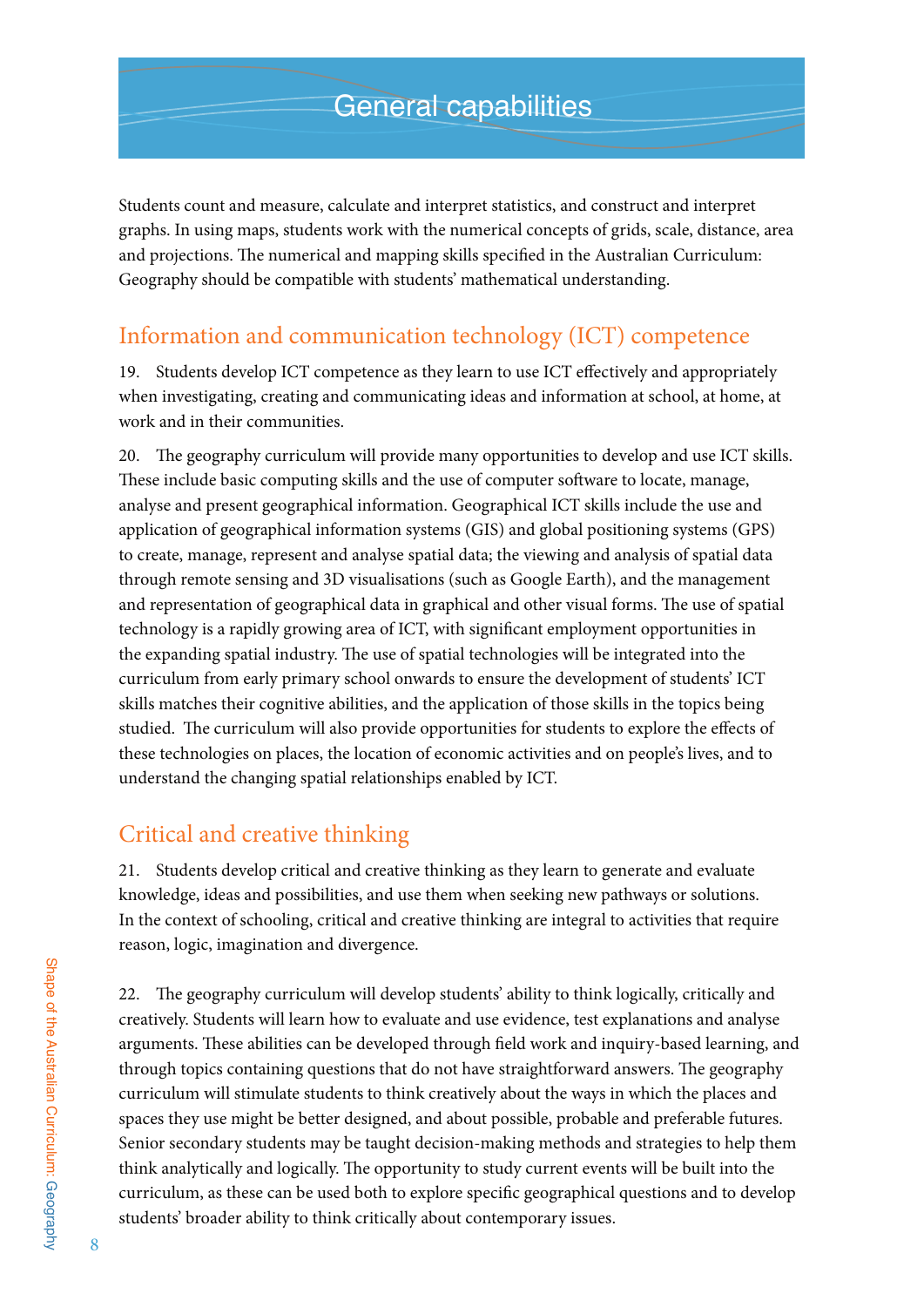# Ethical behaviour

23. Students develop ethical behaviour as they learn to understand and act in accordance with ethical principles. This includes understanding the role of ethical principles, values and virtues in human life; acting with moral integrity; acting with regard for others, and having a desire and capacity to work for the common good.

24. The Australian Curriculum: Geography will provide opportunities for students to investigate current geographical events and allow them to evaluate their findings against the criteria of environmental sustainability, economic viability, and social justice. These criteria raise ethical questions about human rights and citizenship, such as who bears the costs and who gains the benefits, and about group and personal responsibilities. By exploring such questions, students develop informed values and attitudes and become aware of their own roles and responsibilities as present and future citizens. When undertaking field work, students will learn about ethical procedures for investigating and working with people and places. When thinking about the biophysical environment, students will consider their responsibilities to protect animals and other forms of life that share this environment.

# Personal and social competence

25. Students develop personal and social competence as they learn to understand and more effectively manage themselves, their relationships, and their lives, work and learning. This involves students recognising and regulating their emotions, developing concern for and understanding of others, establishing positive relationships, making responsible decisions, working effectively in teams, and handling challenging situations constructively.

26. The Australian Curriculum: Geography will use inquiry-based learning to develop students' capacity for self-management. This gives students a role in directing their own learning and in planning and carrying out investigations, and enables them to become independent learners who can apply geographical understanding and skills to decisions they will have to make in the future. Through working cooperatively with others in the classroom and in the field, students develop their interpersonal skills, and learn to appreciate the different insights and perspectives of other group members. Geography explores how people perceive places, the meanings they attach to places, how they experience places, and how their identities and cultures are formed by the places in which they have grown up. By investigating their own place and its significance to them, students can develop a personal sense of identity, while through the study of Australia's distinctive geography they can develop their identities as Australians.

# Intercultural understanding

27. Students develop intercultural understanding as they learn to understand themselves in relation to others. This involves students valuing their own cultures and beliefs and those of others, and engaging with people of diverse cultures in ways that recognise differences, create connections and cultivate respect between people.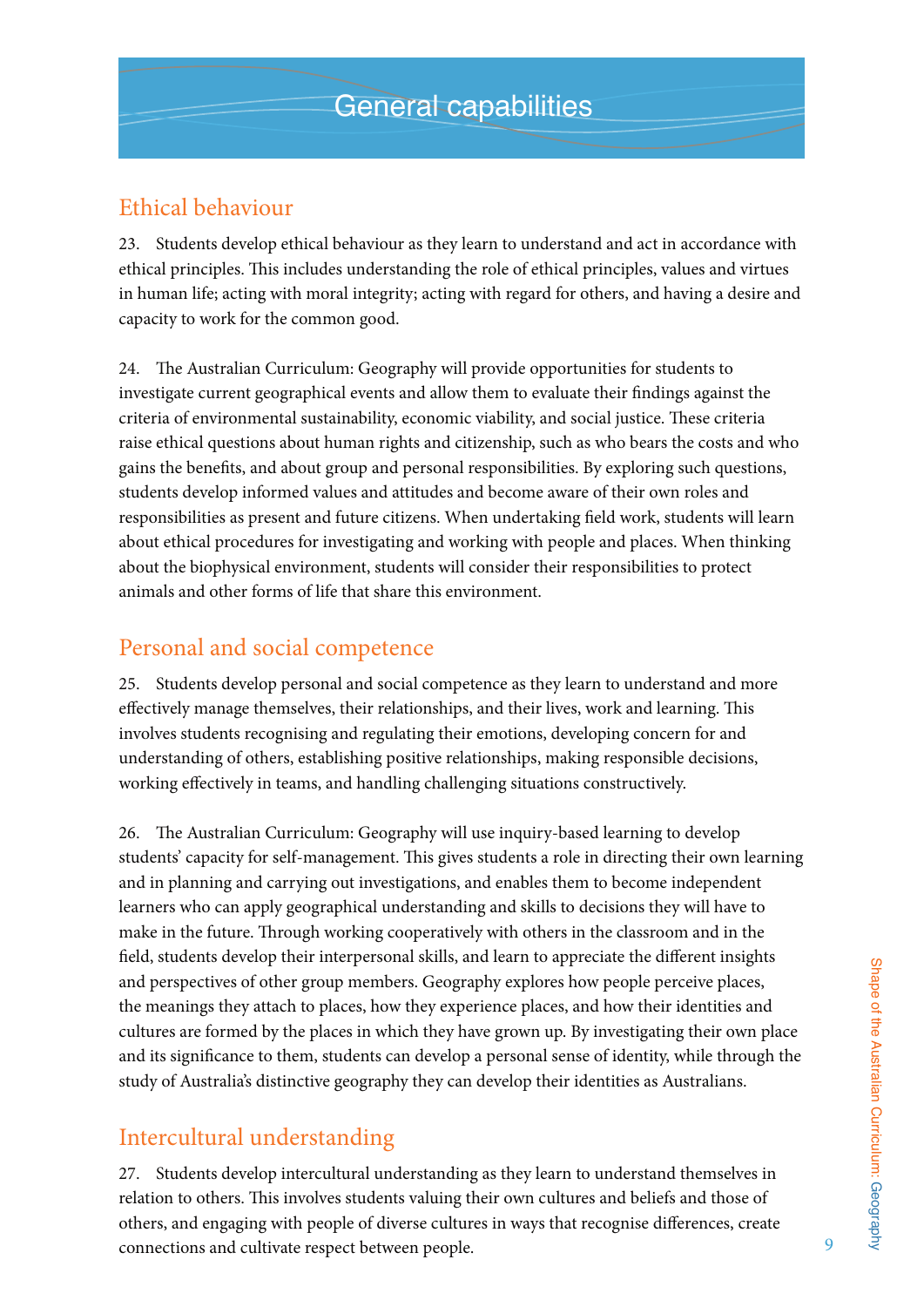28. The Australian Curriculum: Geography will provide opportunities for students to gain a more accurate understanding of other places and of the lives, cultures, values and beliefs of their people. Research in the United Kingdom and Australia, as well as the experience of teachers, shows students can have stereotyped views of other places and people from an early age and, unless challenged, these stereotypes can be difficult to shift. Through geography, students will come to understand why people in other places may see and construct their world differently. Through studies of migration and settlement in Australia, students can also learn about the diversity of people and cultures within contemporary Australia, about the places migrants have left, and about how and why migrants might see and construct their world differently.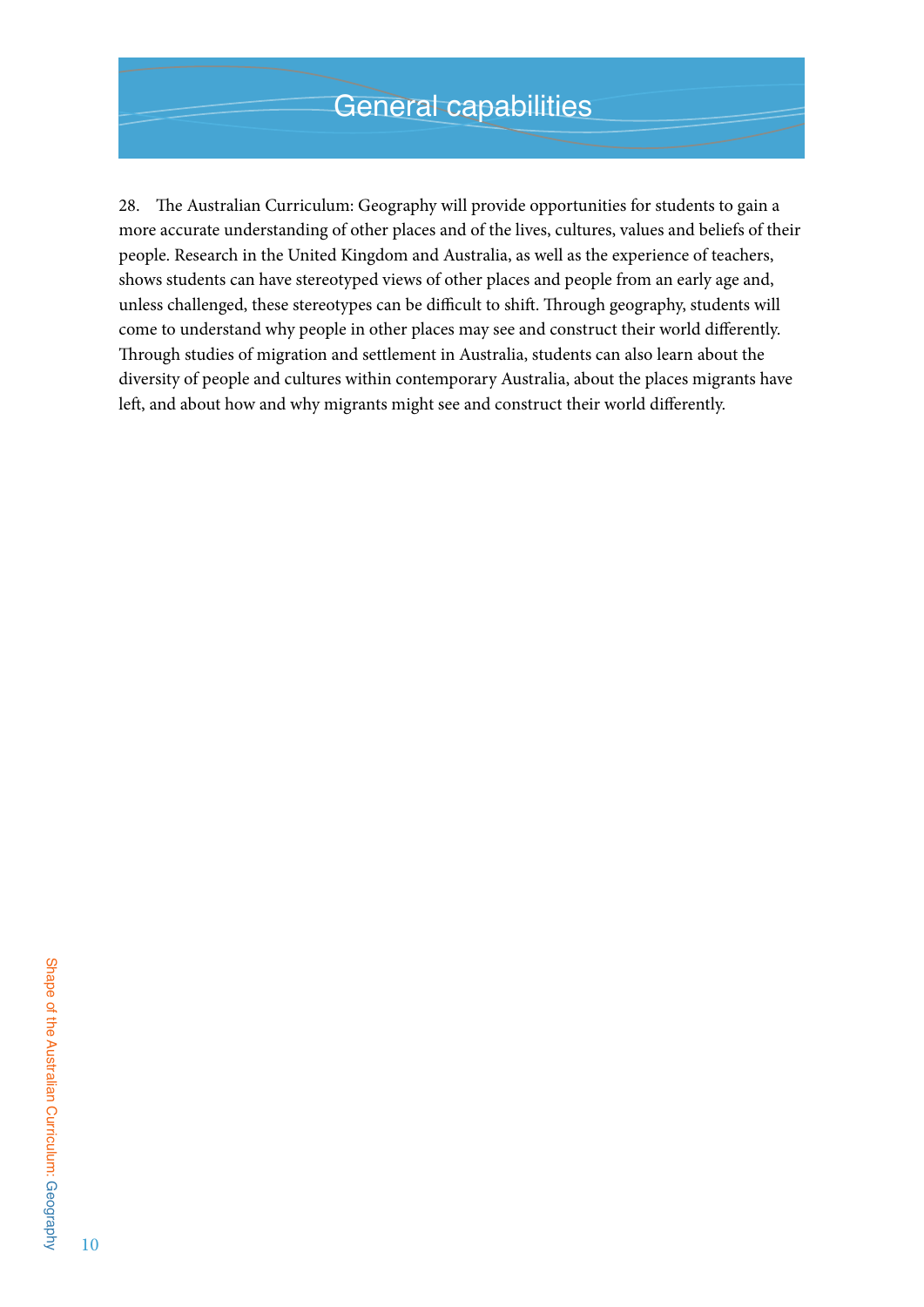# Aboriginal and Torres Strait Islander histories and cultures

29. The Aboriginal and Torres Strait Islander histories and cultures priority encompasses the concepts of Country and Place, People, Culture and Identity. These are interconnected and cannot be separated as each relies on the other.

30. The Aboriginal and Torres Strait Islander priority involves students actively engaging with the world's oldest continuous living cultures and the principles and virtues that are deeply embedded within these communities. These principles include caring for Country, caring for each other and respecting the systems embedded in the concepts of Country and Place, People, Culture and Identity, including the links and lessons from the past. The priority provides opportunities for learners to understand the histories of Aboriginal and Torres Strait Islander peoples before settlement and investigate the shared histories and resulting relationships since settlement. For Aboriginal and Torres Strait Islander students it provides an opportunity to see themselves within the curriculum in an education setting that respects and promotes their cultural identities and heritage.

31. Students will be able to deepen knowledge of their country and to appreciate the ongoing contribution of Aboriginal and Torres Strait Islander people to Australia. The priority involves understanding Aboriginal and Torres Strait Islander ways of interpreting and being in the world and appreciating that Aboriginal and Torres Strait Islander histories and cultures are intrinsically linked to contemporary Aboriginal and Torres Strait Islander communities.

32. Australia's unique geography is the product of ancient biophysical environments; the long and continuous history of its Indigenous peoples; the more recent influences of diverse settler and migrant cultures; and the equally diverse ways that Aboriginal and Torres Strait Islander communities have adapted to, or sought to negotiate their position in a changing world. Geography provides an opportunity to include important aspects of Aboriginal and Torres Strait Islander knowledge and ways of knowing into the Australian curriculum. By finding out how Aboriginal and Torres Strait Islander communities managed their biophysical environment, students will learn from the experience of their thousands of years of occupation of this land. By learning about their perceptions of and attachments to Country, students will gain a deeper understanding of the significance of Place in human life, and learn that there are a variety of ways of thinking about and interacting with the biophysical environment and its resources. This includes an understanding that there is no single Aboriginal and Torres Strait Islander viewpoint or experience, but that perspectives vary from place to place and group to group.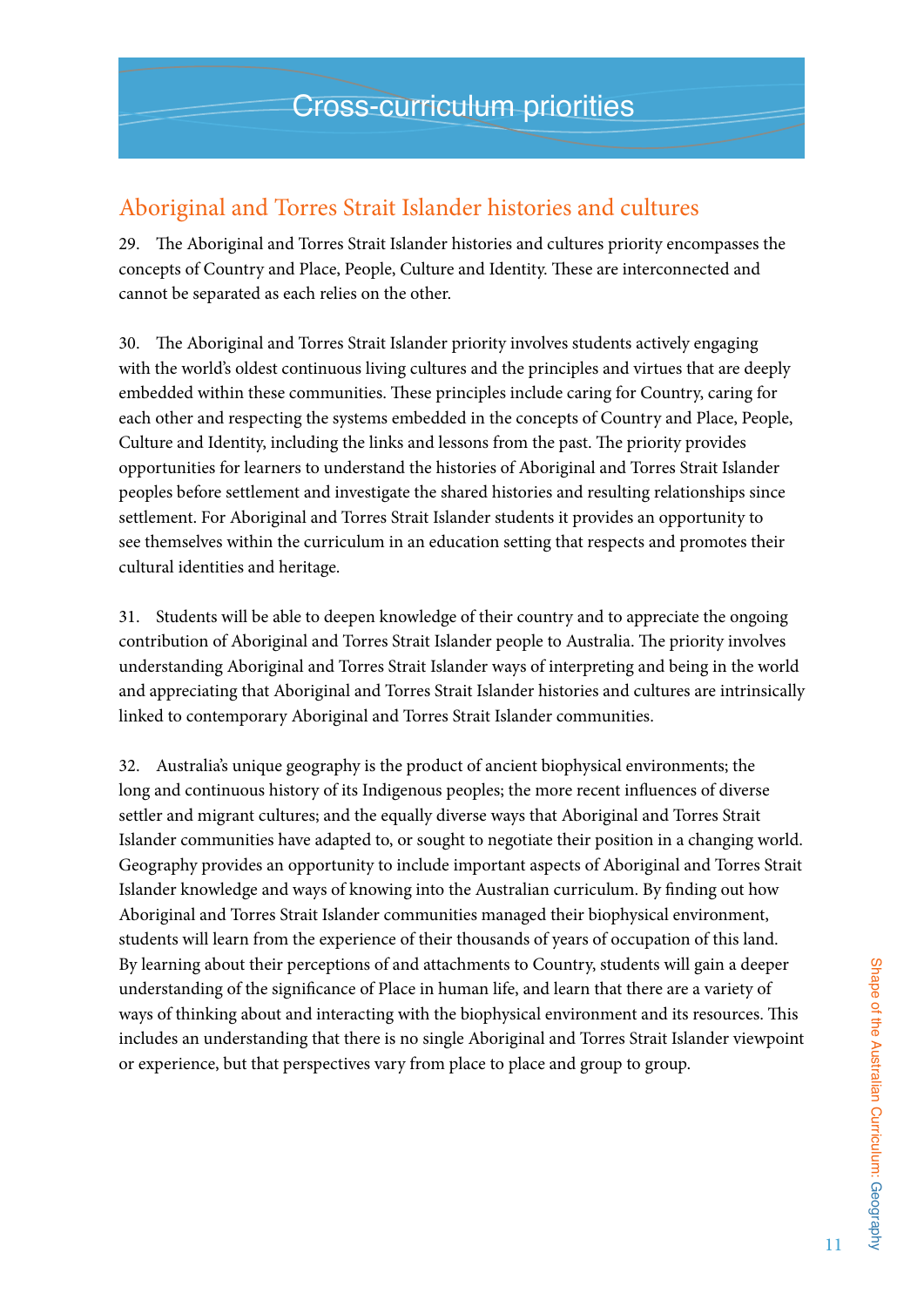33. Geography also provides an opportunity for students to learn about the impact that colonial occupation and settlement has had on Aboriginal and Torres Strait Islander communities. It can explore the nature of Indigenous settlement and use of the land before 1788, and the abrupt changes in the locations and lives of Indigenous peoples that resulted from European settlement. It can examine the continuing influence of Aboriginal and Torres Strait Islander peoples and cultures on Australian places. Geography can also investigate the ways in which more recent Aboriginal and Torres Strait Islander experience is reflected in the social geographies of Australia. Doing so highlights important issues including social inequality, locational disadvantage, environmental justice, resource management and human rights, and their application and relevance in contemporary Australia. At the same time, such inquiry offers students the opportunity to better understand their own place in a changing world, and the wider implications of social, environmental and political change on communities and cultures.

34. When incorporating these ideas into the Australian Curriculum: Geography, writers will link geography with the sequencing of content in history and science.

### Sustainability

35. Sustainability is concerned with the ongoing capacity of the Earth to maintain life.

36. Actions to improve sustainability aim to reduce our ecological footprint while simultaneously supporting a quality of life that is valued – the 'liveability' of our society. Sustainable patterns of living meet the needs of the present without compromising the ability of future generations to meet their own needs. Sustainability is both an individual and a collective endeavour often shared across communities and nations, necessitating a balanced but different approach to the ways humans have interacted with each other and with their biophysical environment.

37. Sustainability learning draws on and connects learning across the curriculum. It leads to students developing the capacity to contribute to a more sustainable future in terms of environmental integrity, economic viability, and a just society for present and future generations.

38. Environmental sustainability is defined in the Australian Curriculum: Geography as the maintenance into the future of the environmental functions that support human life and human activities. What this means will be progressively developed in the curriculum from early primary school onwards. In Years 7–10 there will be a specific focus on environmental processes and systems, on the resources and services provided by the environment, and on the principles of environmental sustainability. In studying these questions geography adopts a holistic perspective.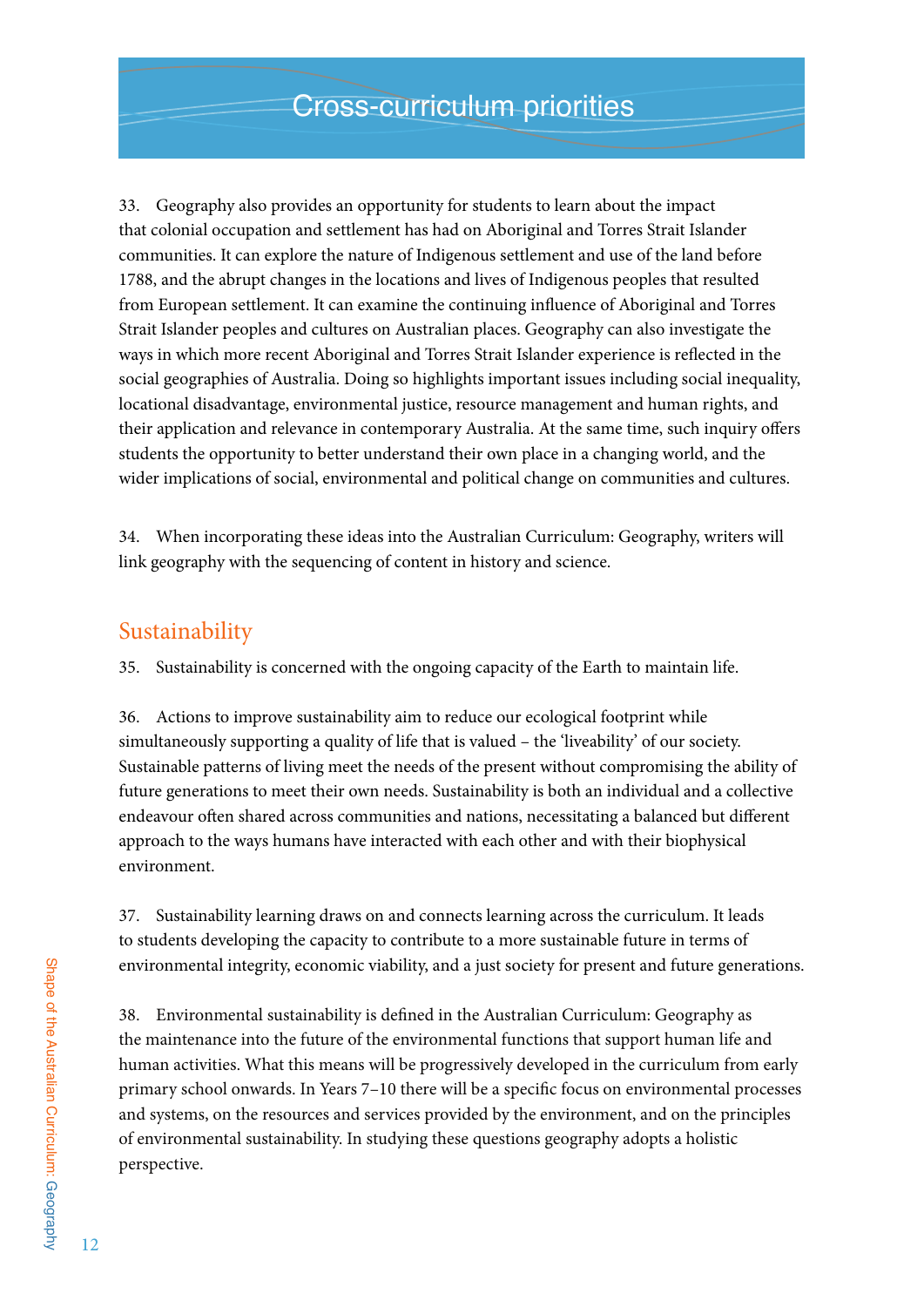For example, students learn not only about the environmental processes involved in deforestation and land degradation, but investigate their demographic, social, economic and political causes and consequences. Students are consequently able to evaluate the policies adopted or proposed in response to such problems against the criteria of environmental integrity, economic viability and social justice, as well as to think about actions that they can take themselves. A geographical perspective also leads to conclusions about how and why approaches towards sustainability vary from place to place. The writers will ensure that these ideas are reflected in the curriculum in appropriate ways at all stages of schooling.

39. Geography also investigates the social and economic sustainability of places. Students learn to see how this is sometimes related to changes in the biophysical environment as well as to changes in economic, social and political conditions.

# Asia and Australia's engagement with Asia

40. Asia literacy is the knowledge, skills and understandings about the histories, geographies, societies, cultures, literatures and languages of the diverse countries of our region. Being Asia literate assists our young people to build harmonious local, regional and global communities. Asia literate Australians, who possess cross-cultural skills and an international mindset, will have a competitive edge in the workplace and will contribute to our national advantage. Asia literate Australians will gain substantial personal and social benefits; be better equipped to make sense of the world they live in and make an important contribution to building the social, intellectual and creative capital of our nation.

41. Study of the geography of Asia is an essential part of the proposed curriculum. Students can investigate and explore Asian places, and learn about the ways in which Australia and Asia are interconnected. A geographical perspective enables students to study Asia as an important region of the world, as individual countries, as regions within countries, and at the local level. In particular, geography enables students to learn about the diversity between and within the countries of Asia, and helps to counter stereotypes and to foster intercultural understanding. By examining the characteristics of Asian places on these different scales, a study of geography leads to a growing understanding of the varied environments, peoples, economies and cultures of Australia's neighbours. By investigating Asian perceptions of the world, students can learn to see that world in different ways.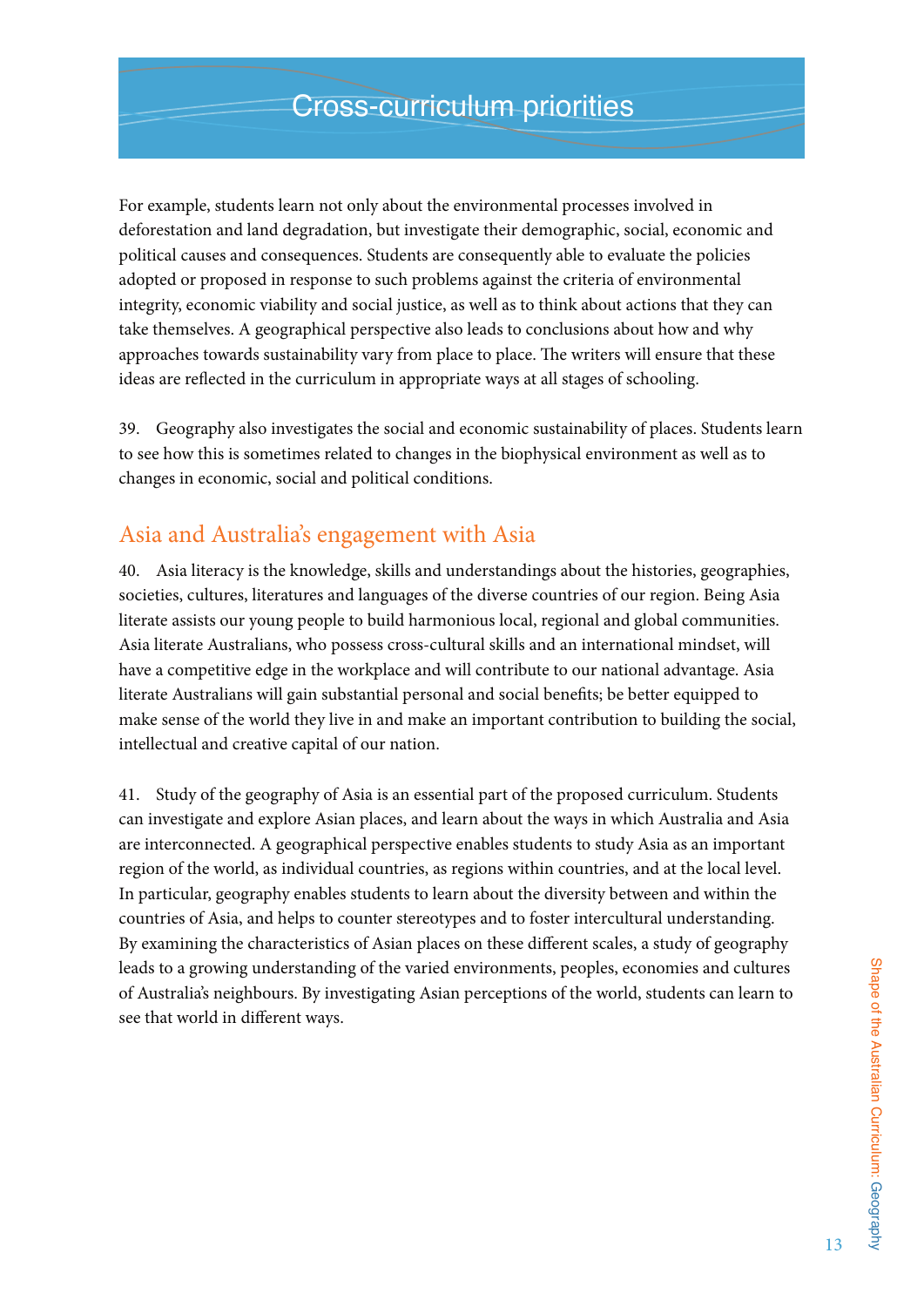# Key terms

42. Environment : In the Australian Curriculum: Geography, the term 'environment', where unqualified, means the living and non-living elements of the earth's surface and atmosphere. It includes human changes to the Earth's surface, such as croplands, planted forests, buildings and roads. The term 'environment' will be used in the primary school curriculum, while in secondary school the more precise term 'biophysical environment' will be preferred. It is understood that there are no longer any purely natural environments, and that many environments have been greatly altered by human activities. The terms 'rural environment' and 'urban environment' may be used to refer to some environments created by human activities. The term 'built environment' will be used to specifically refer to the constructed environment of buildings, roads, railways, airports, harbours, drains, parks and wetlands characteristic of the urbanised places in which the majority of Australian students live, and which are a major site for geographical field work. These are all subsets of the biophysical environment. The terms 'human environment', 'social environment' and 'cultural environment' are not used in the curriculum.

43. **Glossary**: The Australian Curriculum: Geography will include a glossary of key terms.

44. **Equity and opportunity**: the Australian Curriculum: Geography will provide flexibility and choice for teachers and students. The factors influencing choices for study include school and community contexts, local geographical learning opportunities, local issues and available learning resources. In managing this flexibility, it is understood that a balanced geography curriculum should engage every student while catering for a broad cohort of students and a range of delivery contexts.

45. The Australian Curriculum: Geography will enable students to learn about a wide range of local, national and global events and issues, fostering their ability to follow and contribute to local and national debates. This knowledge is empowering for all students. Ensuring all students gain the geographical knowledge that enables them to participate actively in the broader community will require consideration of how best to engage every student and the way particular groups may have previously been excluded.

46. The Australian Curriculum: Geography will provide opportunities for Aboriginal and Torres Strait Islander students to appreciate and use the geographical knowledge of their own communities. It will also draw on the knowledge of migrant communities of their countries and places of origin, their experiences of migration and settlement, and their perceptions of Australian places.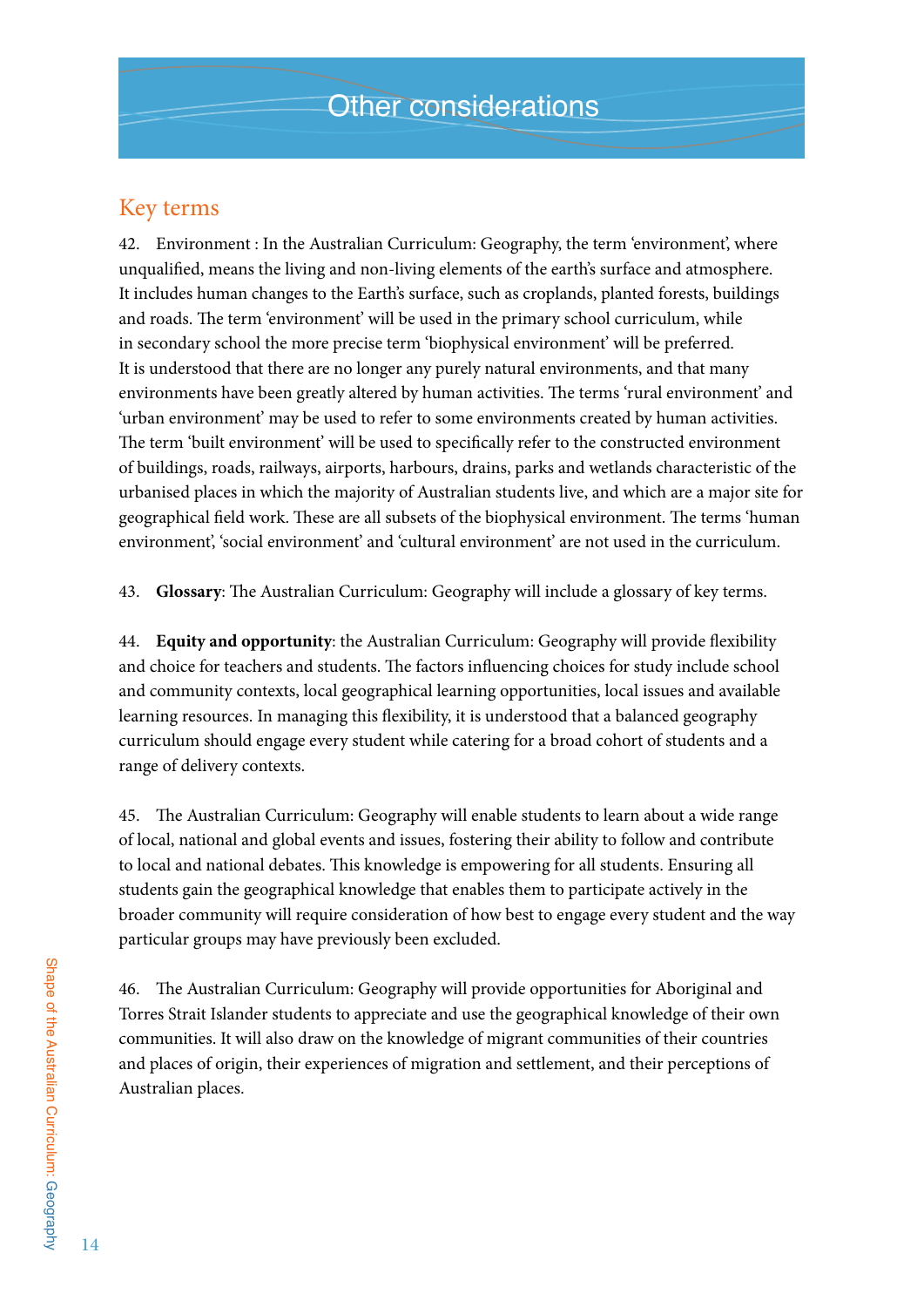47. Connections to other learning areas: the curriculum will ensure links are made to related topics being taught in other learning areas in each year. Where there are opportunities for integrated teaching, whether by one teacher in primary school or by two or more teachers in secondary school, geographical topics should be placed in the same year as related topics from other learning areas, where this is compatible with the progressive development of geographical content.

# Clarity of the curriculum

48. The Australian Curriculum: Geography will be sufficiently rich and descriptive to guide teachers with limited experience, but will also avoid excessive prescription that could hamper experienced teachers from exercising their skills.

# Breadth and depth of study

49. To achieve the overall aims of the curriculum, and to ensure that students learn how to investigate geographically, think critically, creatively and constructively, and develop a geographical understanding, depth will be preferred over breadth in developing the curriculum.

# Pedagogy

50. The Australian Curriculum: Geography will involve field work at all stages, as this is an essential core component of geographical learning. Field work is any study undertaken outside the classroom, and could be within the school grounds, around the neighbouring streets, or in more distant locations. The curriculum will also be constructed to allow time and scope for inquiry-based learning. These learning and teaching methods will be supported by forms of assessment that enable students to demonstrate their knowledge of skills and how to apply them, and their understanding of how to think geographically and how to do geography.

51. A curriculum is not value-free, as values and attitudes cannot be divorced from content that is studied in both primary and secondary school. Fien (2003) differentiates between values, which he defines as enduring beliefs about our principles and goals, and attitudes, which are opinions about what should happen in a particular situation and which are derived from our values. It is the role of the teacher of geography to ensure that students explore and clarify their values, but it is not a teacher's role to promote specific attitudes towards specific situations. Teachers can assist students in developing informed attitudes to specific issues through a combination of study, discussion and the critical analysis of different viewpoints, including their own.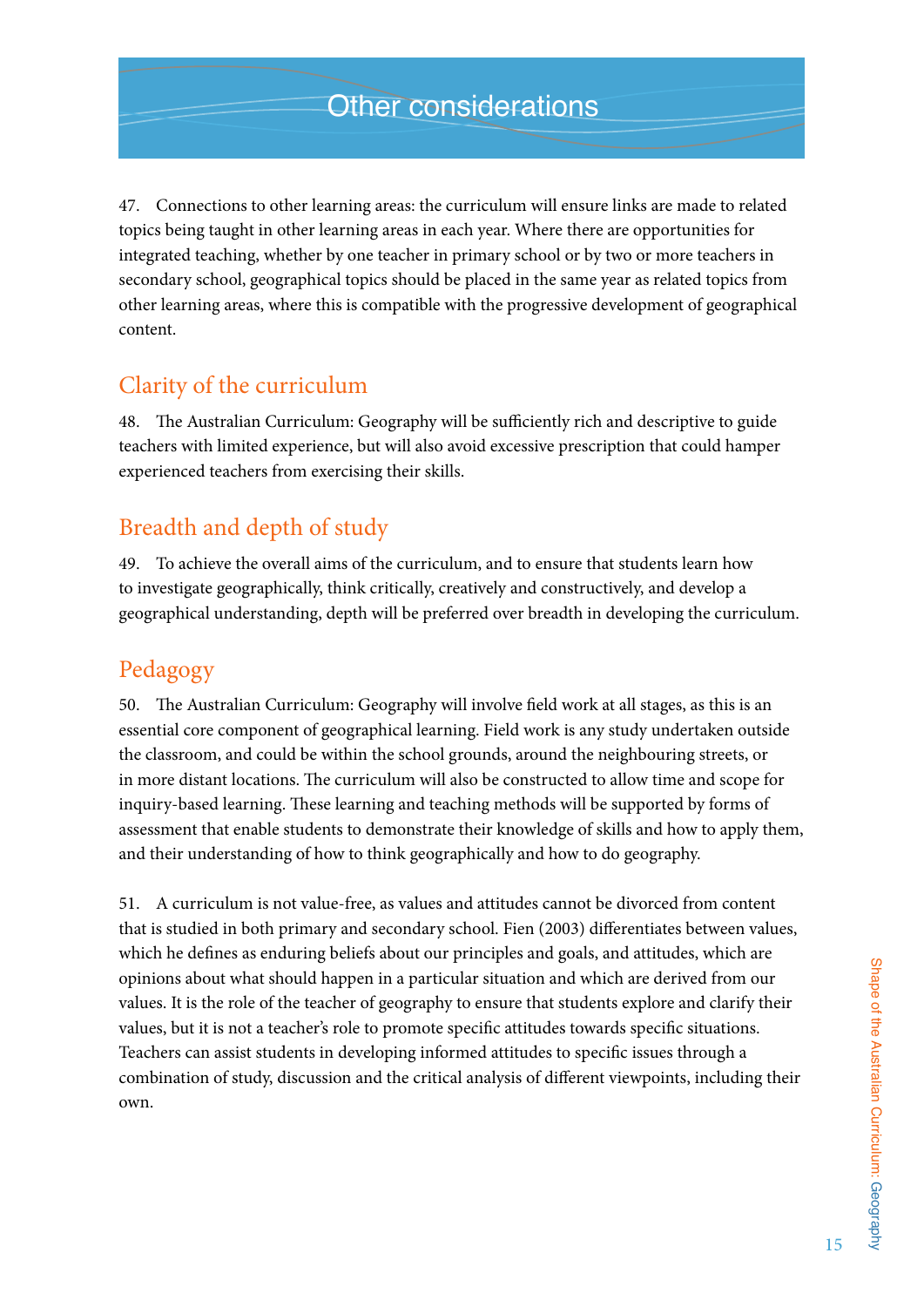52. The Australian Curriculum: Geography will teach students how to use scale in the exploration of questions. Scale refers to the hierarchy of levels of investigation from the personal to the local, regional, national and global. The local area, for example, is defined as the area around the school or home that can be explored in a few hours. In geographical analysis, scale can be used in several ways. One is to make comparisons at the same level of scale. In this case, if the local area is being studied, it should be compared with other local-scale places elsewhere in Australia and the world. Likewise, studies of regional and national patterns should make comparisons at the same levels of scale. Another use of scale is to investigate the additional understanding that can be gained by studying the same phenomenon at different scales, because relationships found at one level may not apply at a different level. A third application of scale is to look for explanations for a phenomenon at a different level of scale than the one being studied, such as the influence of national economic policies on local economies, or of global warming on the local biophysical environment. Comparisons within one level of scale and analyses across different levels of scale are therefore an important aspect of geographical learning.

53. The Australian Curriculum: Geography will avoid prescribing specific case studies that all students must undertake. In early primary school, the places studied should include the local area and places of which students are aware through visits; the origins of their families; their classmates from other places; the media, and the books they are reading. In both upper primary and throughout secondary school, teachers could also choose case studies that are good illustrations of the content they are teaching; or that have similar characteristics to the location of the school, or that are the product of relationships the school may have been able to develop with other schools. In addition, teachers will identify those places and countries that are important to the area in which their school is located because of connections such as migration and trade. At the same time, the curriculum should allow teachers the flexibility to incorporate topical and current events from Australia and around the world.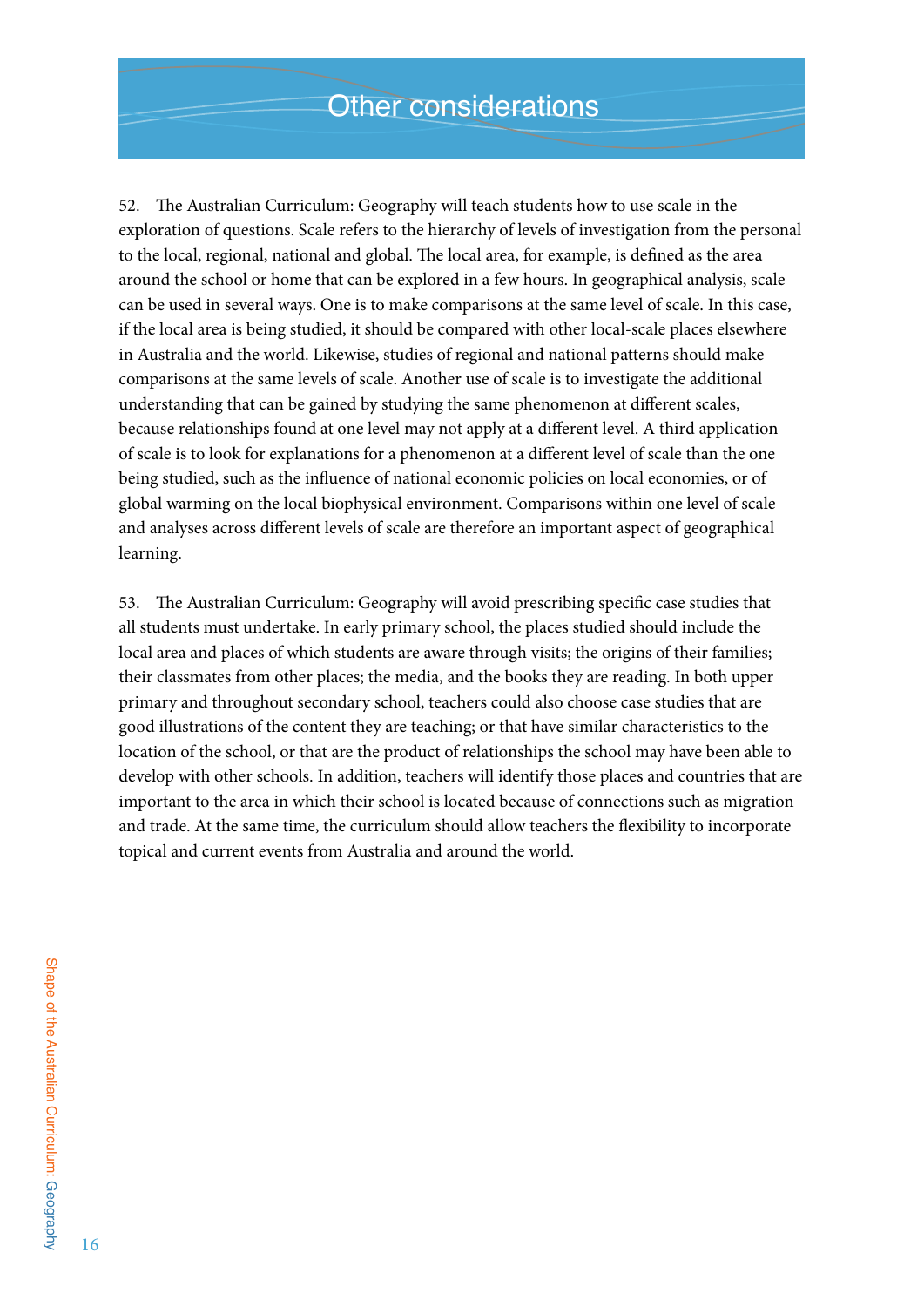54. The aims of the Australian Curriculum: Geography are to:

- develop a sense of wonder, curiosity, knowledge and interest about the variety of environments, peoples, cultures and places that exist throughout the world, providing students with a sound geographical knowledge of their own place, of Australia, and of the world
- • enable students to explore and gain a good understanding of geographical thinking including its perspectives, concepts and ways of explaining
- enable students to become thoughtful and active local, national and global citizens, and to understand how they can influence the futures of places
- develop students' ability to ask geographical questions, plan an inquiry, collect and analyse information, (particularly through fieldwork and spatial technologies), reach conclusions based on evidence and logical reasoning, and communicate their findings in effective ways
- build the confident and creative use of geographical skills, and to enable students to use these skills to extend their knowledge; make sense of new situations, and to solve problems.

55. To achieve these aims, the curriculum will be engaging and intellectually challenging, and focus on a depth of understanding rather than the breadth of content. It will provide opportunities for teachers to connect with young people's present and future lives, to encourage students to use their own experiences to become active agents in their own learning, and to 'challenge and excite them with content that might be beyond their immediate horizon' (Geographical Association 2009).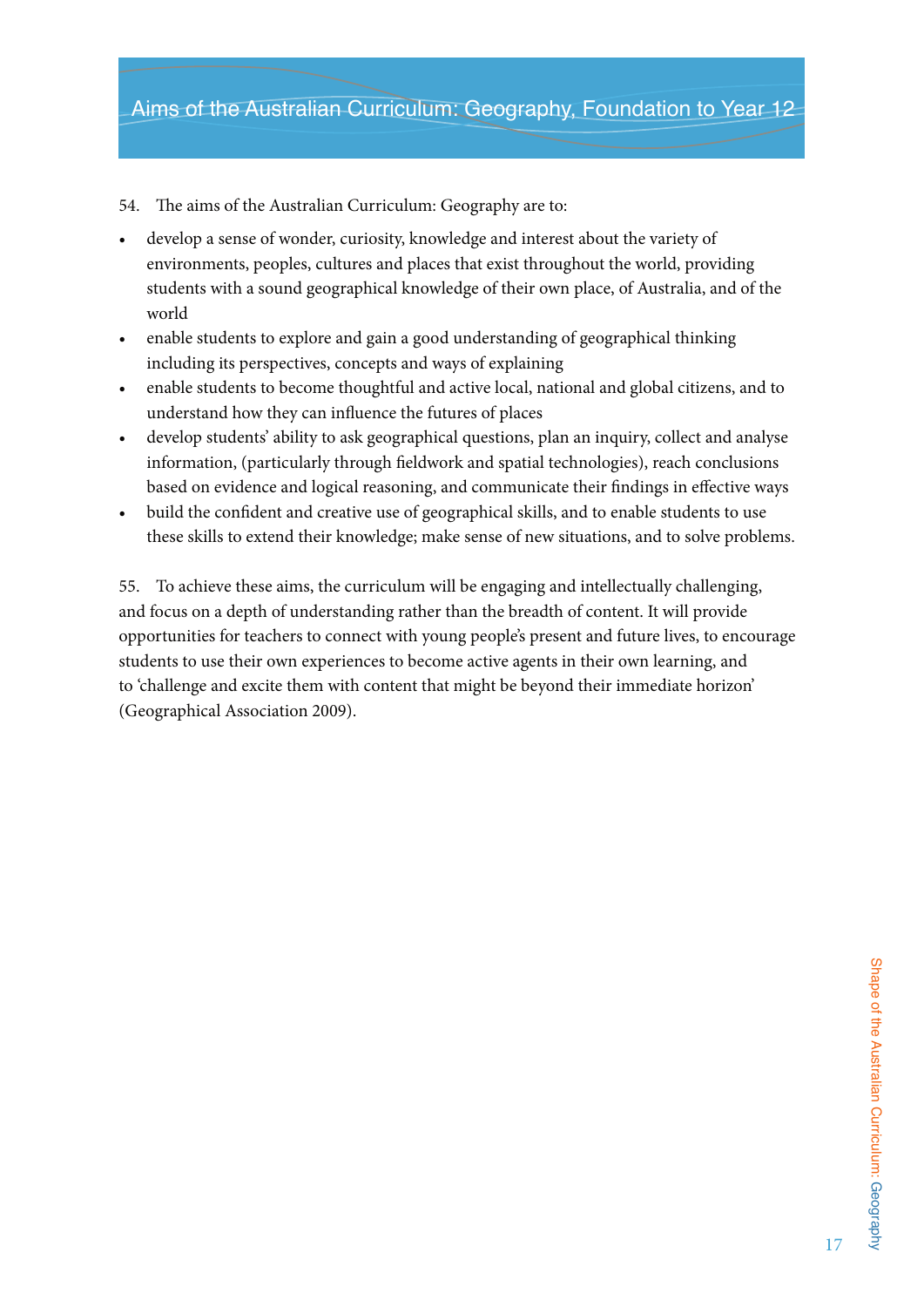56. The content of the Australian Curriculum: Geography is organised into two interrelated strands: Geographical knowledge and understanding and Geographical inquiry and skills.

# Geographical knowledge and understanding

57. Geographical knowledge refers to the facts, generalisations, principles, theories, models and explanatory frameworks developed in geography to explain the spatial distribution of and the relationships between the characteristics of places. The curriculum recognises that this knowledge is dynamic and can be contested, and helps students to understand how people can come to different conclusions about the same questions. However, students also learn that opinions and conclusions must be backed up with evidence and logical argument.

58. Geographical understanding is the ability to see the relationships between items of knowledge; to construct explanatory frameworks and models to illustrate these relationships, and to weave them into an integrated whole. It is also the ability to use geographical knowledge to solve new problems by thinking and acting flexibly with what one knows. A geography curriculum that develops understanding emphasises explanation, helps students to relate new knowledge to existing knowledge, and provides opportunities for them to apply their understanding to questions and problems that they have not previously encountered. 'An essential educational outcome of learning geography is to be able to apply knowledge and conceptual understanding to new settings: that is 'to "think geographically" about the changing world' (Geographical Association 2009).

59. The geographical concepts or unifying ideas that are used to organise and understand information (paragraph 12, page 6) are a component of Geographical knowledge and understanding, but when used to guide analysis they can also be a part of Geographical inquiry.

60. The content to be studied in the Geographical knowledge and understanding strand will, wherever possible, be expressed as ideas students should, understand and be able to explain, as in the example below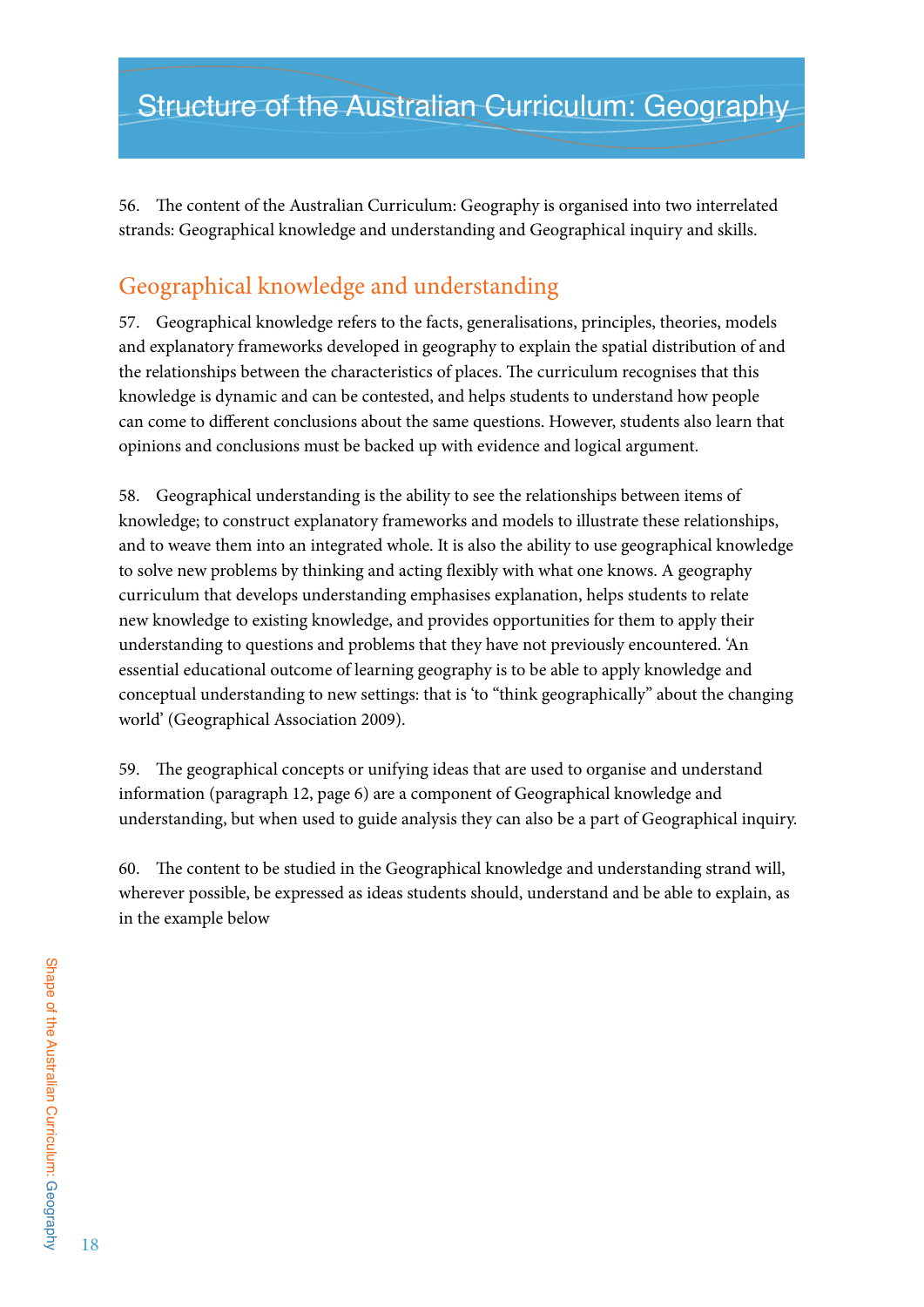# Structure of the Australian Curriculum: Geography

### **Geographical knowledge and understanding Key ideas**

### **Weather and water**

- the hydrologic cycle describes the movement of water between the atmosphere, land and oceans
- weather can be a hazard, but the risks can be reduced through human adjustment to the conditions presented
- water is a difficult resource to manage because it is integrated into environmental systems in complex ways, can be highly variable over time and across space, and has many competing uses.

# Geographical inquiry and skills

61. Geographical inquiry refers to the methodologies that geographers use to find new knowledge, or knowledge that is new to them, and the ways that they attempt to understand and explain what they have observed.

62. Geographical inquiry starts with curiosity—with students wanting to understand and explain something that has caught their imagination. It begins with a 'why' question which seeks to explain what they have observed or discovered or become interested in. There is often also a 'where' and 'why there' question about location. The next steps are the development of a method of investigating the question (including the use of theory and models where appropriate); the collection, evaluation and analysis of information; the construction of an answer to the question, and an evaluation of the meaning and significance of what has been found out.

63. In addition to 'why' questions, there will also be 'so what' questions about consequences, 'what ought' questions about what should happen, 'what might happen' questions about the future, and 'what if' questions about alternatives. 'What ought' questions can lead to the development and implementation of an action plan to address a problem identified through the inquiry. The final stage is a reflection on what has been learned and how it has been learned. It includes thinking about how we know 'what', which involves a critical approach to sources, the ability to evaluate evidence, an awareness of different ways of knowing, and an understanding of the contestability of knowledge. However, not all inquiry requires the extensive collection and processing of information. The starting point could be a concept, or an ethical or aesthetic issue, which can be explored verbally.

64. Geographical inquiry is also about 'how to look' for answers. From their early explorations, students develop a growing familiarity with the approaches that geographers use to understand the object of their study, which may be some characteristic of a place, a spatial distribution, or a problem in a place.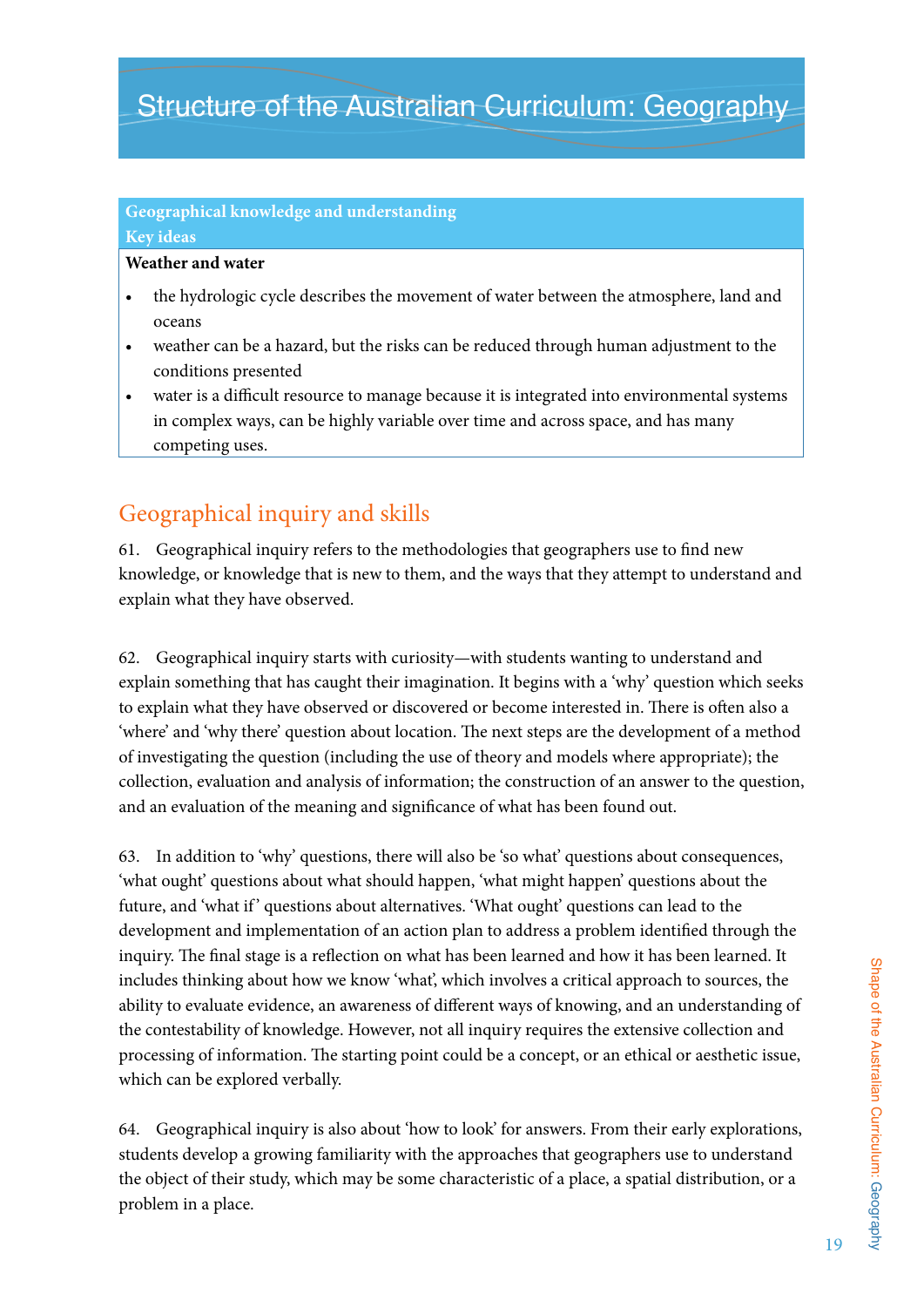These range from empirical scientific methods that attempt to develop general explanations of phenomena, to subjective interpretations that reject the possibility of such explanations and argue that we can only ever gain a personal understanding. They have different methods of collecting and analysing information, they provide different answers, and they lead to different solutions or to no solutions at all. Combined, they provide students with a basic knowledge of the variety of ways of investigating, understanding and explaining found in contemporary geography, and teach them the importance of being open to multiple explanations. Examples of statements about explanations that could be included in the Geographical inquiry strand at appropriate stages include:

- some geographical characteristics can be explained by their relative location
- some geographical features can be explained by cause and effect relationships with other places
- some geographical features can be understood through an analysis of their spatial distribution
- some geographical features can be understood as a result of individual, group or organisational decisions, or by unequal political power relationships
- some geographical features can be explained by studying how they have developed and changed over time.

65. Geographical skills are the techniques and tools that geographers use in a geographical inquiry. These start with the collection of information from a variety of resources. As schooling progresses, primary and secondary sources such as field work, maps, air photos, satellite images, spatial data, interview, reports and the Census will provide students with more information. Field work outside the classroom is an essential component of geographical education from the very beginning of schooling and at every level, as it teaches students how to investigate the complex reality of their world. Geography also develops a range of other skills. These include representing and communicating information through maps, diagram and graphs; analysing data through cartographic, statistical, graphical and qualitative methods; and modelling spatial relationships. Opportunities to learn appropriate spatial technologies should be included in both the primary and secondary school curriculums.

66. Students should learn to be critical of these methods used to obtain data and information, and they should also learn to be critical of what they are measuring and portraying. For example, when students learn technical cartographical skills, they should also learn that maps are social constructions that can portray the world in distorted and selected ways. Similarly, when they use statistical methods, they should also learn about the ways that statistics can be manipulated and about the questions that numbers cannot answer. The curriculum should teach students the appropriate methods to use for different types of inquiry.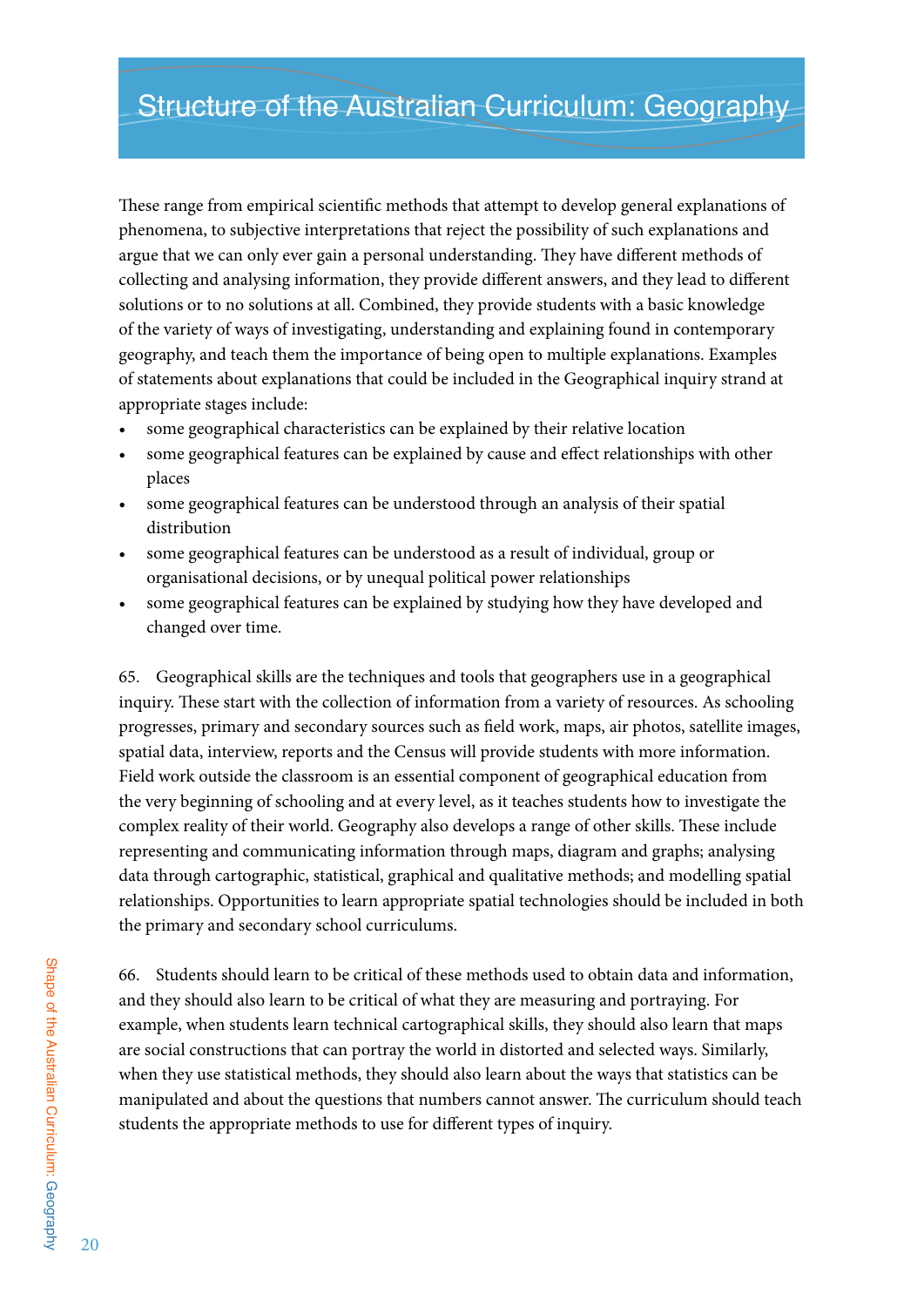# Structure of the Australian Curriculum: Geography

67. The curriculum content to be studied in the Geographical inquiry and skills strand could be listed under the headings in the example below, as these identify each step in the inquiry process. The writers will develop this strand in ways that achieve the progressions identified in paragraph 69.

### **Geographical inquiry and skills**

#### **Developing a geographical question**

• observation can lead to questions for investigation

### **Planning a geographical inquiry**

some geographical features can be explained by cause and effect relationships with other places

### **Collecting, evaluating and managing information**

- primary and secondary data must be evaluated for accuracy and bias before being analysed
- Census data can be used to describe the growth, movement and characteristics of the populations of places
- information collected in a survey should be evaluated for reliability

### **Making sense of the information**

- mapping the spatial distribution of a characteristic, such as rainfall, can be a first step in developing an understanding of that characteristic and suggesting possible causal relationships
- • weather forecasts are based on an interpretation of synoptic charts

### **Communicating**

- each type of communication has conventions that should usually be followed for communication to be effective
- the climate of a place can be represented by a graph of average monthly temperature and precipitation

### **Planning and implementing actions**

finding a way of resolving a problem depends on an understanding of the causes of that problem

### **Reflecting on the investigation**

each investigation should be evaluated for what has been learned about the topic investigated and what has been learned about the process of investigation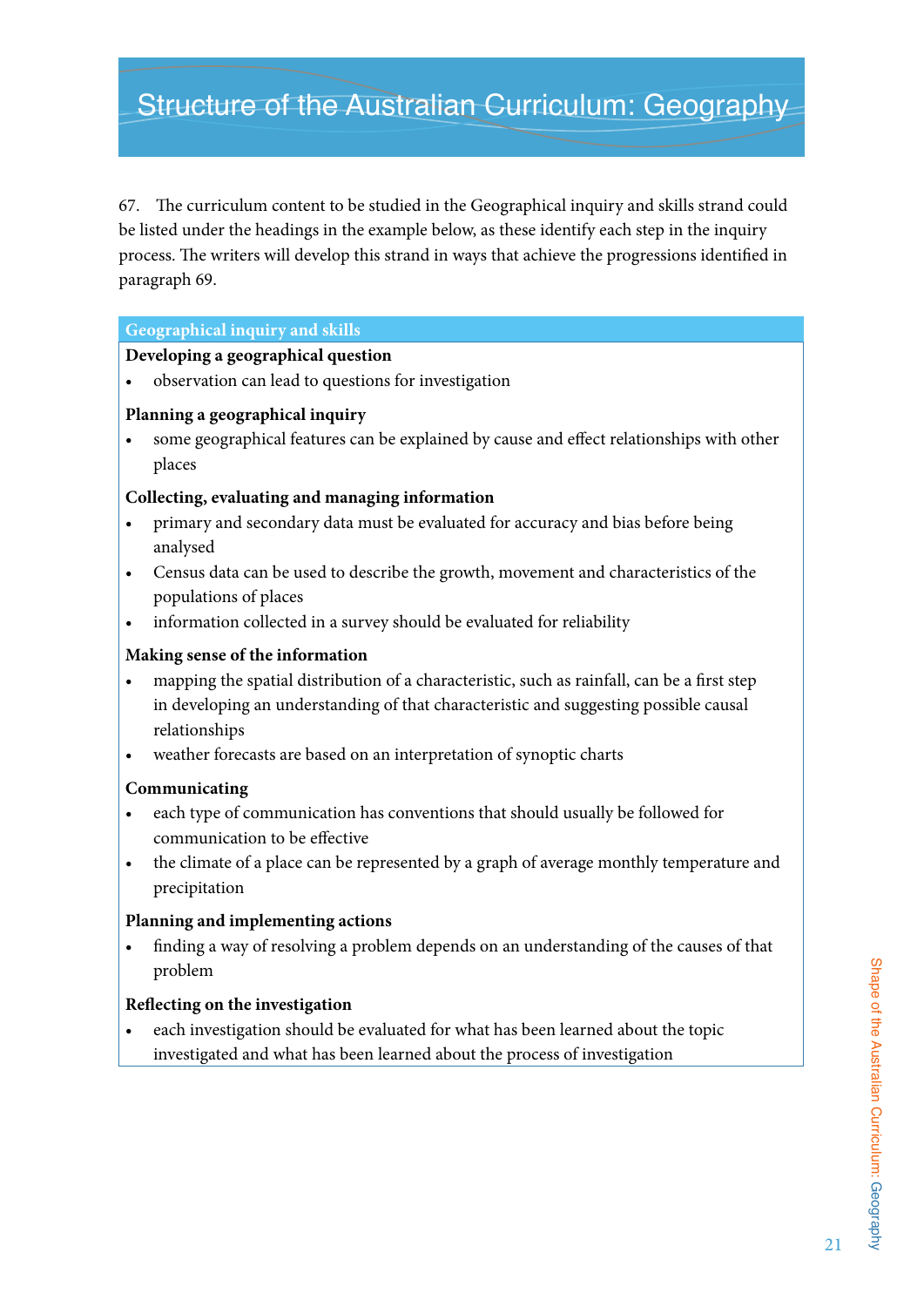# Relationship between the strands

68. The two strands should be taught in an integrated way, and the use of inquiry-based learning methods will help this integration. The curriculum writers will therefore identify the concepts, ways of explaining and skills that complement the knowledge and understanding strand in each year, and which match the cognitive abilities of students. The inquiry and skills strand is as important as the knowledge and understanding strand, and the curriculum must be designed to provide sufficient time for them to be taught effectively.

# Progression

69. The Australian Curriculum: Geography will be structured to produce the following types of progression through the school years:

- from the description of phenomena to their analysis and explanation
- from observation to investigation, analysis, decision making, evaluation and reflection
- from places and topics that are known to places and topics that are increasingly beyond a student's own experience
- from a simple to a more complex knowledge of the process of geographical inquiry
- from the use of a few to a growing number of concepts, and a deeper understanding of these concepts
- an increasing number of ways of explaining
- increasing levels of abstraction
- involvement with values that become more progressively more contested
- an increasingly more critical approach to evidence and knowledge.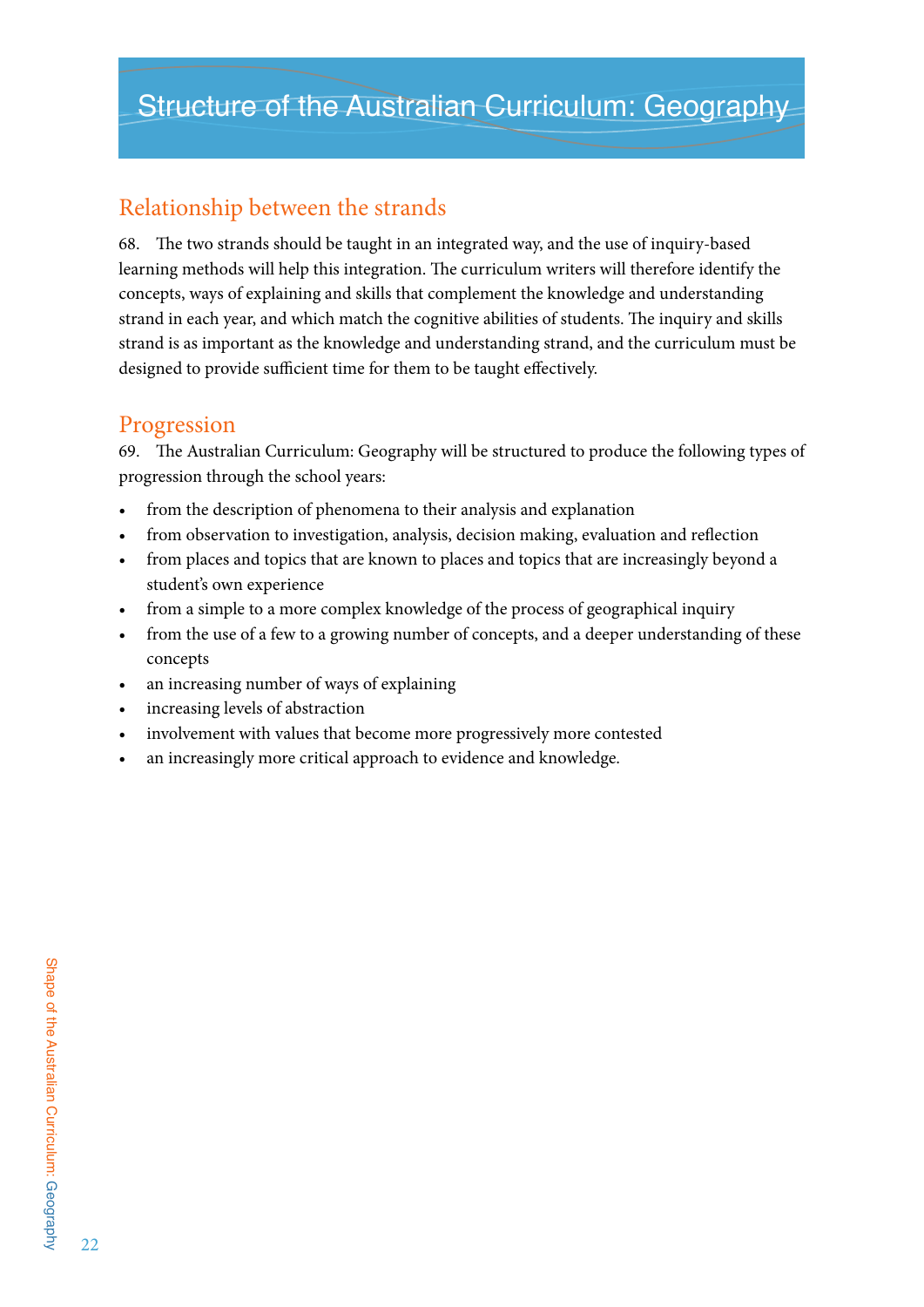# Scope and sequence of the Australian Curriculum: Geography

70. Although the Australian Curriculum: Geography will be developed year by year, this document provides a guideline across five groups of years:

- 
- 
- 
- 
- 

Foundation – Year 2 typically students from 5 to 8 years of age Years 3–4 typically students from 8 to 10 years of age Years 5–6 typically students from 10 to 12 years of age Years 7–10 typically students from 12 to 15 years of age Senior secondary typically students from 15 to 18 years of age

71. In developing the Australian Curriculum: Geography, writers will be guided by indicative times. These have been developed to guide the writing process, taking into account the fact that students learn at different paces and that school authorities or schools will determine what teaching time will be provided. Writers should draft the curriculum so that it can readily be taught within the indicative times.

72. The curriculum focus is on developing geographical understanding through sequential studies of the main characteristics of place, space and environment. Each year, from Foundation to Year 10, has two sets of core ideas about specific characteristics, through which students will cumulatively learn about the basic patterns, processes and principles that explain the geography of their world. One set focuses on the environmental characteristics of places, but also explores related human themes, and the other focuses on their human characteristics, but also explores environmental themes. Each year will have suggested topics that could be used to teach the core ideas, and other topics that can be used to extend and apply these ideas. However, teachers will be free to choose their own case studies. A degree of choice in case studies is essential if the curriculum is to provide relevant topics for schools in widely varying places and environments across Australia.

| <b>Year Group</b>   | <b>Environmental Characteristics</b> | Human Characteristics          |
|---------------------|--------------------------------------|--------------------------------|
| Foundation - Year 2 | Environments and living creatures    | Places – characteristics and   |
|                     |                                      | change                         |
| Years $3-4$         | Landforms and environmental          | Population and culture - rural |
|                     | change                               | and urban                      |
| Years 5-6           | Environmental risks and              | Challenges and connections -   |
|                     | management                           | neighbouring countries         |

The table below indicates an outline of broad topics or themes for Foundation to Year 6.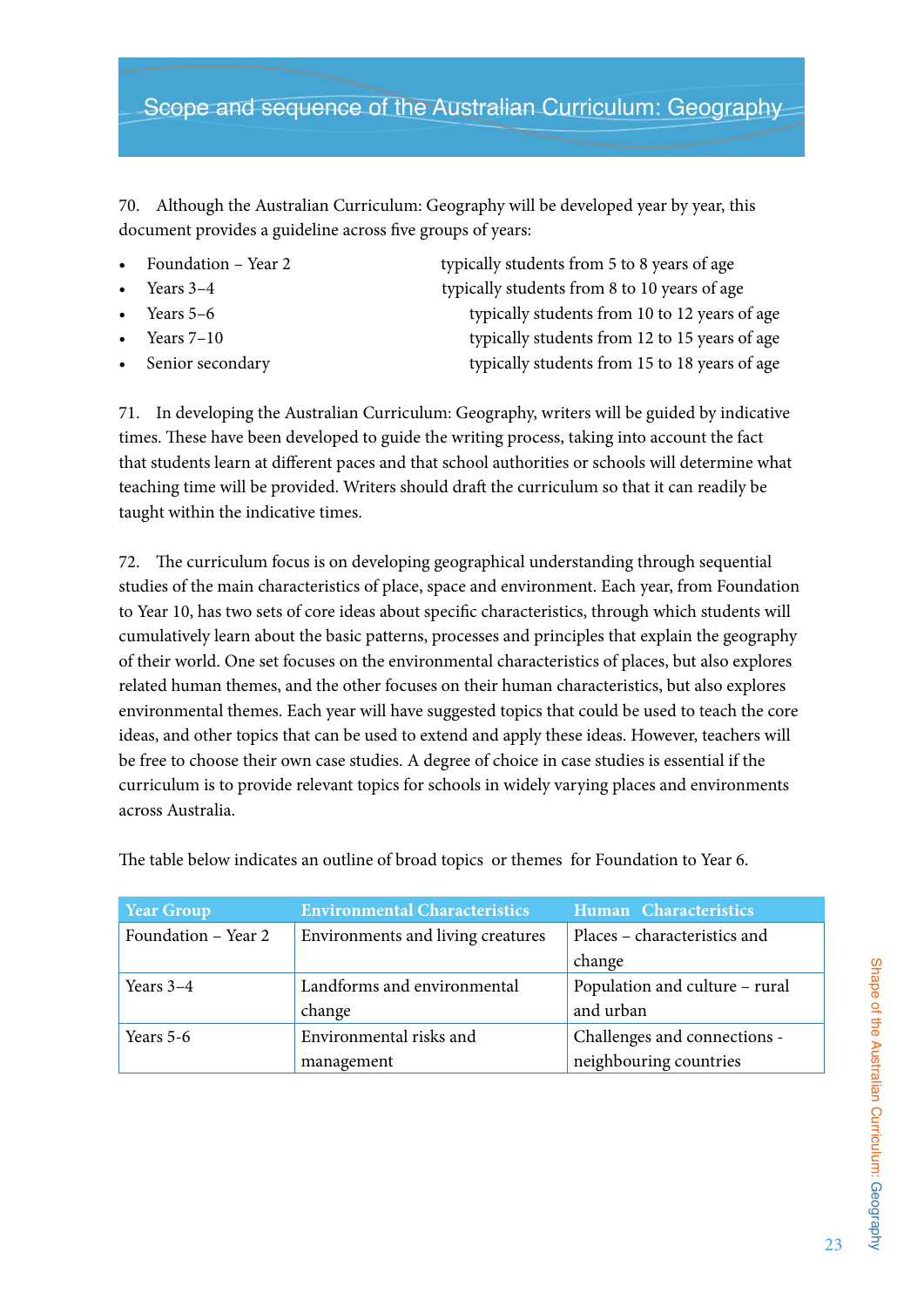# Foundation to Year 2

73. In Foundation to Year 2, the curriculum focus is on geographical awareness, on exploring the geographies of children's lives and of places near and far. Children are curious about their personal world and are interested in exploring it, so teaching is focused on helping them to observe, describe and ask basic geographical questions about the features of that world. Research shows that young children are interested in distant places as well as their own locality, and early primary school geography should build on this curiosity and encourage students to explore widely. With very young children, the selection of distant places should be guided by their awareness of and links to those places. Field work outside the classroom, and exploratory, purposeful play, are essential components of learning in these years. The geographical concepts include place, location and change. The indicative times for Foundation to Year 2 are 16–20 hours a year.

74. Suggested topics for the Geographical knowledge and understanding strand in Foundation to Year 2 may build on studies of the local area and could include:

- local places, their main characteristics and changes (links with history and science)
- distant places connected to their local place, weather and seasons (link with science)
- local environments, life forms and caring for the environment (link with science).

# Years 3–4

In Years 3–4 the curriculum focus is on becoming engaged in geographical investigations of places, environments and spatial patterns. Students have a growing awareness of associations and relationships between characteristics in the local place and other places known personally to them. They are able to ask a larger number of geographical questions, undertake investigations to find answers to them, and think about causes and effects. They can identify locational and spatial patterns, and think about both their causes and their consequences. Their study of places near and far expands to a larger number and variety of places and countries, and to their connections with them. They become more aware of the need to care for the environment. Field work is an essential part of learning. The key geographical concepts include pattern, diversity, spatial distribution, relationship and interaction. The indicative times for Years 3–4 are 30–40 hours a year.

Suggested topics for the Geographical knowledge and understanding strand in Years 3–4 could include:

- population of their place (link with history)
- • differences between places and why differences exist, for example, urban and rural places
- connections of places with other places, including culture
- land formations, for example mountains, plains, valleys or coasts (link with science)
- how people have changed the environment of their place and other places and also how these could be sustainably cared for and managed
- location and spatial patterns of particular environments and features
- location and main characteristics of the states, territories and major cities of Australia.

24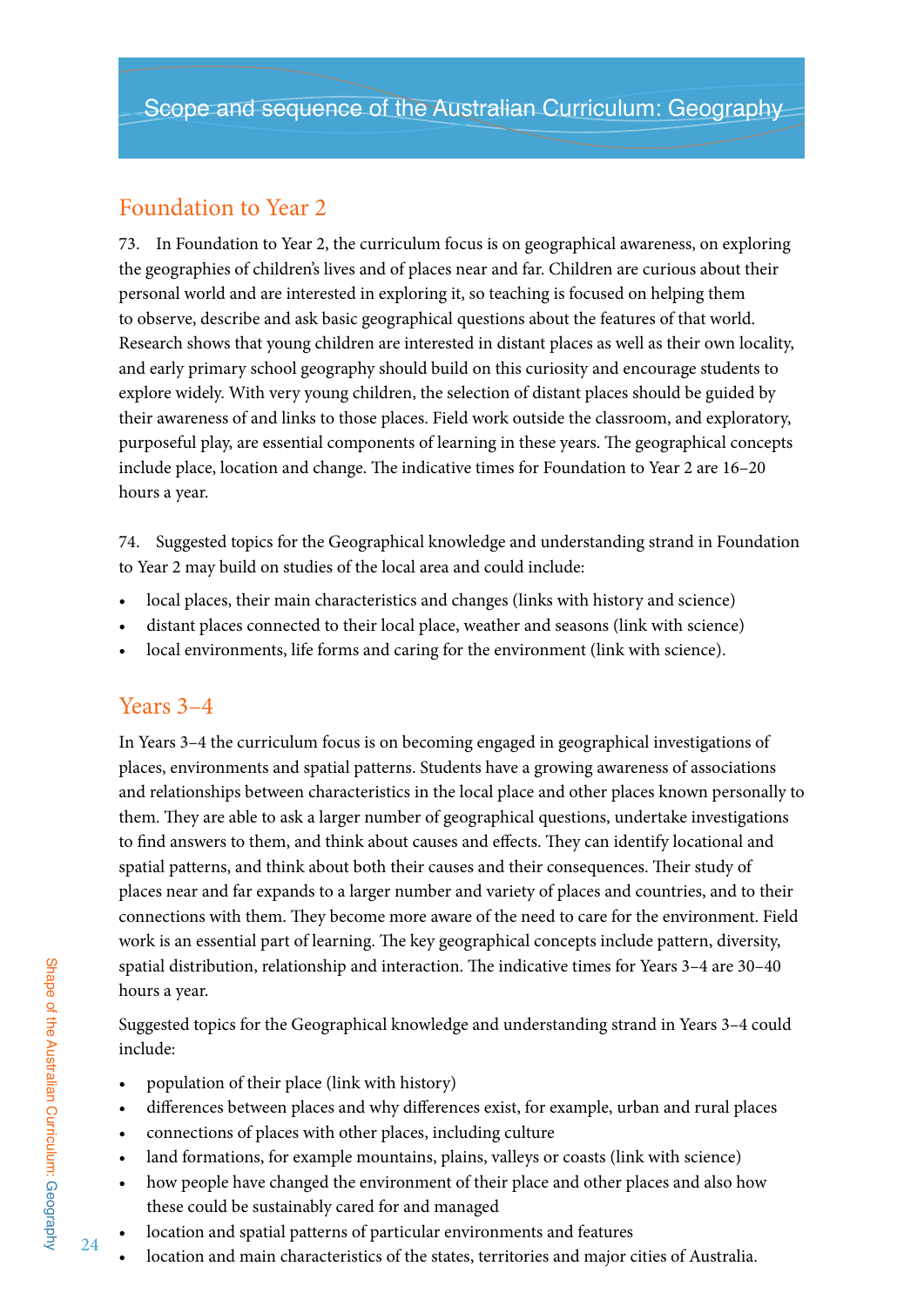# Years 5–6

75. In Years 5–6 the curriculum focus is on geographical investigation leading to involvement. Students have a growing interest in their community, and can apply this to investigations into how their community manages environmental, social and planning issues. Their study of places near and far continues to expand to places well beyond their immediate experience. Students can start to use comparative analysis to suggest explanations for the differences between places, investigate their own and other people's perceptions of distant places, and become aware of stereotypes. They can think more deeply about the spatial patterns of human activities, and the ways that regularities in these patterns can be explained. Their awareness of environmental issues can be developed by focusing on their own direct or indirect impacts on the environment, providing them with an opportunity to study the biophysical environment of human settlements, and the environment in which the majority of them live. The geographical concepts include process, system, sustainability, space, distance, proximity, interdependence, perception and risk. The indicative times for Years 5–6 are 30–40 hours a year.

76. Suggested topics for the Geographical knowledge and understanding strand in Years 5–6 could include:

- people and their origins (link with Year 6 history)
- the interconnections and interdependence of places, comparisons of their own place with at least one other place outside Australia with a similar climate, for example Papua New Guinea, the main islands of the South Pacific and New Zealand, and the ways they are connected with Australia
- environmental consequences of urban development, personal travel and household consumption
- adaptations to the risks of earthquakes and volcanic eruptions (possible link with Year 6 Science, but plate tectonics are not studied in the science curriculum until Year 9)
- why places and environments should be cared for sustainably and what this means
- spatial patterns, local planning and the management of community issues.

# Years 7–10

77. The curriculum focus on developing geographical understanding through sequential studies of the main characteristics of place, space and environments continues from Foundation to Year 6 into Years 7-10. However, a more formal approach to learning is introduced in the secondary year. Each year, from Years 7-10, still has two sets of core ideas about specific characteristics through which students will cumulatively learn about the basic patterns, processes and principles that explain the geography of their world. One set focuses on the environmental characteristics of places, but also explores related human themes and the other focuses on their human characteristics, but also explores environmental themes. Each year will still have suggested topics that could be used to teach the core ideas, and other topics that can be used to extend and apply these ideas. However, teachers will be free to choose their own case studies.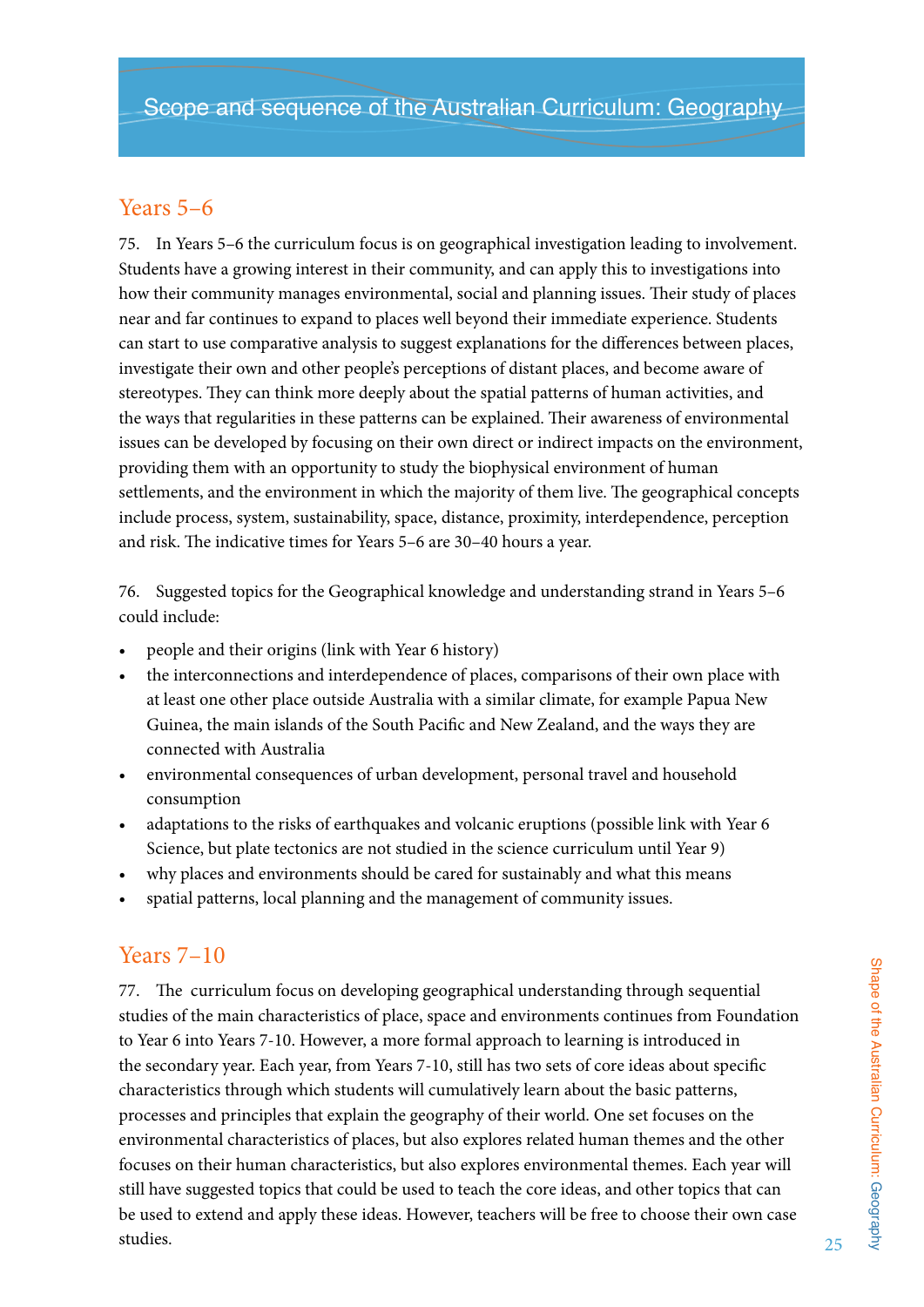A degree of choice in case studies is essential if the curriculum is to provide relevant topics for schools in widely varying places and environments across Australia. The table below indicates a broad outline of the topics for Years 7-10. All of the geographical concepts will have been covered by Year 10. Sustainability, citizenship and the use of spatial technologies should underpin learning across all topics. The indicative times are 50–60 hours a year in Years 7 and 8, and 60–80 hours a year in Years 9 and 10.

| <b>Year Group</b> | <b>Environmental Characteristics</b> | Human Characteristics     |
|-------------------|--------------------------------------|---------------------------|
|                   | Weather and water                    | People                    |
|                   | Biotic life                          | Settlement                |
| 9                 | Landscapes and resources             | Livelihood and lifestyles |
| 10                | Environmental sustainability         | Human wellbeing           |

78. One sub-strand of topics focuses on environmental patterns and processes and their human significance.

79. The environmental sub-strand will progressively develop students' understanding of the functions of the environment that support human life and economic activity. The first of these functions is the production of raw materials from the natural resources of soil, water, forests, minerals and marine life (the earth's 'source' function). The second is the safe absorption (through breakdown, recycling or storage) of the wastes and pollution produced by production and human life (the earth's 'sink' function). The third is the provision of the environmental services that support life without requiring human action, such as climatic stability, biodiversity, ecosystem integrity, protection from ultraviolet radiation, and the recreational, psychological, aesthetic and spiritual values of environments (the earth's 'service' function).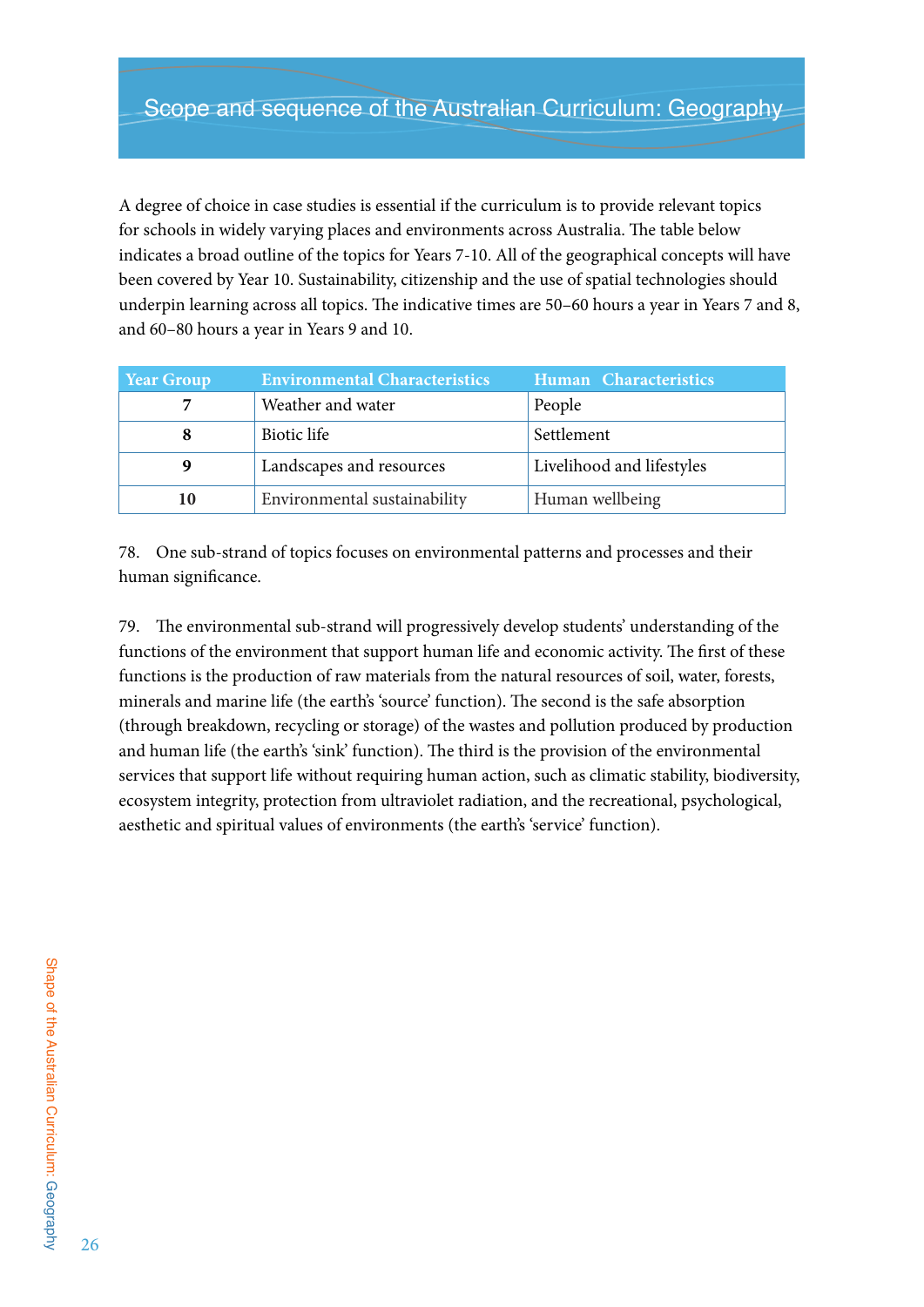# Scope and sequence of the Australian Curriculum: Geography

80. The environmental sub-strand will also progressively develop an understanding of the nature of renewable, non-renewable and continuous environmental resources, and the principles of sustainability. The sustainability principles to be included are:

- renewable resources should only be exploited at or below their rates of renewal, or at a cautiously lower rate if their rate of renewal is uncertain
- non-renewable resources should not be exploited faster than the rate at which they can be substituted by other resources, or maintained through technological progress or recycling
- biodegradable wastes should not be added to the environment faster than they can be broken down and recycled
- non-biodegradable wastes should only be added to the environment at levels below those that threaten human health and wellbeing
- the services functions of the environment should be protected
- sustainability in one place cannot be achieved at the expense of environmental conditions in other places
- global sustainability depends on an equitable sharing of global environmental resources.

81. In Year 7 the focus is on weather and water, including topics such as weather and rainfall, the hydrologic cycle, weather hazards (cyclones, storms, droughts and floods), world water usage and distribution, and water resource management. This focus links with Year 7 science.

82. In Year 8 the focus is on biotic life, which links with Year 8 science. This includes studies of climate, world biomes, biodiversity, soil and food production. The study of biomes recognises that they have been extensively transformed by people, through land clearing, terracing, irrigation, grazing, new planting and other impacts, and that humans extract an average of nearly a quarter of net growth in plan biomass from them each year. Other topics could be a study of a major world biome or an extreme environment, or of bushfires, vegetation clearance and its consequences, agriculture, land degradation or suburban gardens.

83. In Year 9 the focus is on landscapes and resources. This provides an opportunity to teach geomorphology through the study of a particular landscape, such as a coast, a mountain area or a major valley. Landscapes can also be studied as a combination of geological, geomorphological, biological and cultural layers that evolve over time, providing a way of integrating several aspects of geography. This could be combined with a study of the human use of that landscape, and the ways that it is perceived, portrayed and valued by people. The year also focuses on mineral and energy resources and their effects on places, which has links with Year 9 science. Other topics could include a study of a particular landscape, coastal hazards, landscapes and tourism, landscape conservation and restoration, mining and Indigenous communities, the effects of mining on regional and urban development, or renewable energy sources. Years 7, 8 and 9 therefore cover the basic elements of weather, climate, hydrology, biogeography and geomorphology.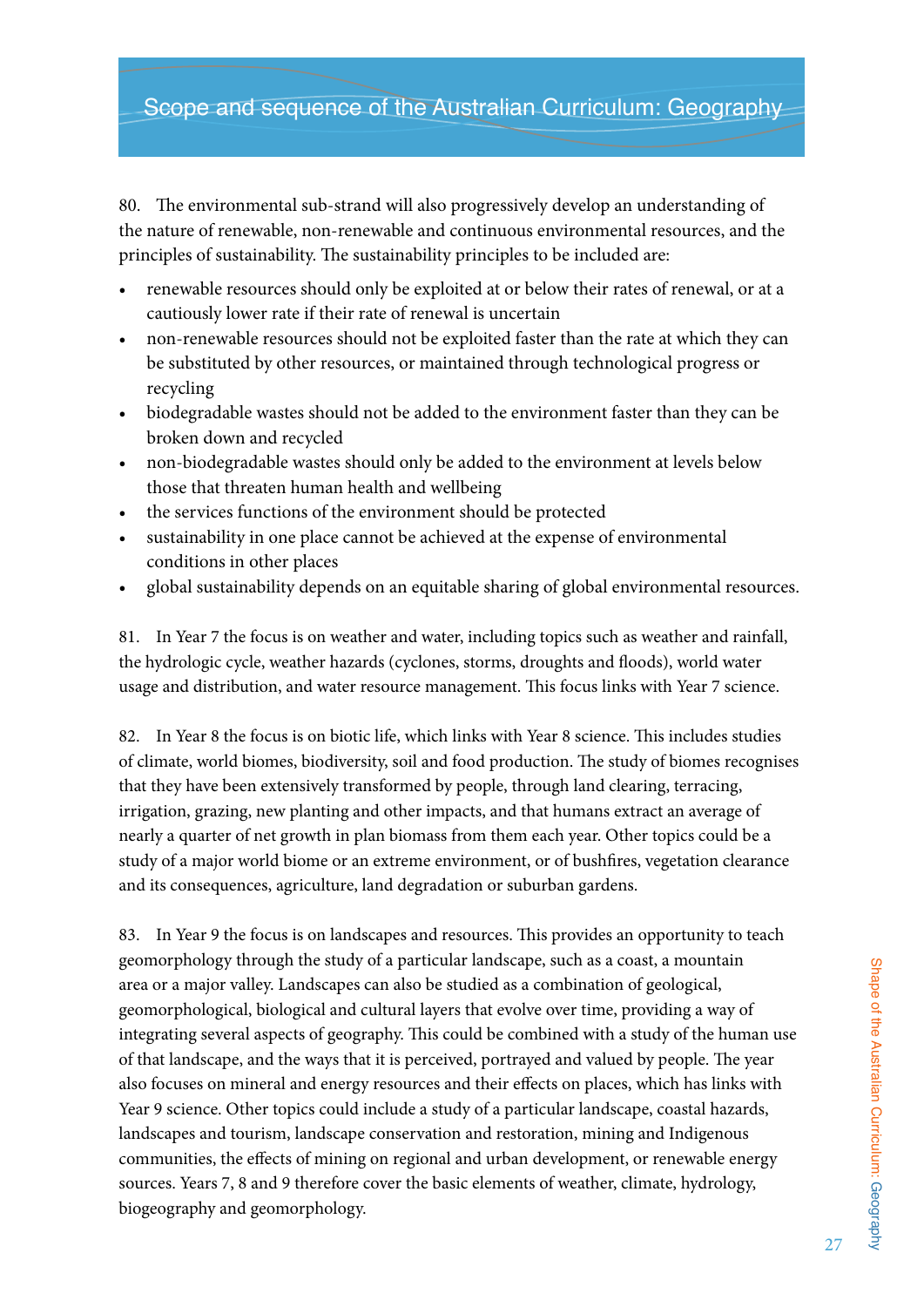84. In Year 10 the focus is on environmental sustainability to include a deeper understanding of the ways that humans are dependent on the biophysical environment for their survival; an investigation of natural and human-induced environmental change; an examination of the meaning of environmental sustainability; and a review of the sustainability status of Australian and world environments including the oceans. It should also teach the skills needed to critically assess various ways of living more sustainably to link with Year 10 science. Additional topics could include a case study of one type of environment or one environmental resource, an exploration of the sustainability of an urban biophysical environment, or an examination of the role of the environment in the collapse of civilisations to link with the Year 10 history topic on environmental movement.

85. The second sub-strand of topics focuses on the human characteristics of places.

86. In Year 7 the focus is on people. Topics could include communities, diversity, population and population change, migration and mobility, and the spatial pattern of world cultural groups. Other areas of investigation could include the populations of countries such as Indonesia and India; the past and present migration of students' relatives; the mobility patterns of young people; the location of one migrant community in Australia, and how this has changed over time, or world refugee migration.

87. In Year 8 the focus is on settlement; the distribution of population; the reasons for cities and towns, and trends in rural settlement. Additional topics could include comparative studies of settlements similar to a school's locality, urbanisation, coastal settlement and its consequences, the future of housing, the sustainability of small towns, the prospects for closer settlement in northern Australia, or whether Australia's high level of urban concentration is a sensible or sustainable settlement pattern.

88. In Year 9 the focus is on livelihoods and lifestyles, and will be designed to introduce students to some basic principles that explain the geography of production and employment. Also included is a focus on the role of transportation and communications in influencing what is located where. Both of these themes should have an emphasis on change. Investigative topics could include a study of why transnational corporations like Google, Apple, Facebook and eBay are all located in the same place, or why computers are designed in America but made in China; a geographical investigation of sport, retailing and popular music as industries, or a study of the consequences of spatially uneven access to the internet. Years 7, 8 and 9 therefore cover the basic elements of population, settlement and economic geography.

89. In Year 10 the focus is on the geography of human wellbeing. This integrates population and economic geography around spatial inequalities in human development and welfare at the global, national and local levels of scale. Investigative topics could include global patterns in health or poverty, the geography of crime, tourism, consumption, human rights, studies in development geography, and locational disadvantage. The stream will progressively develop students' understanding of the principles of location (including the influences of proximity and agglomeration), the contrasting themes of spatial change and spatial inertia, and the consequences of the spatial distribution of people and their activities.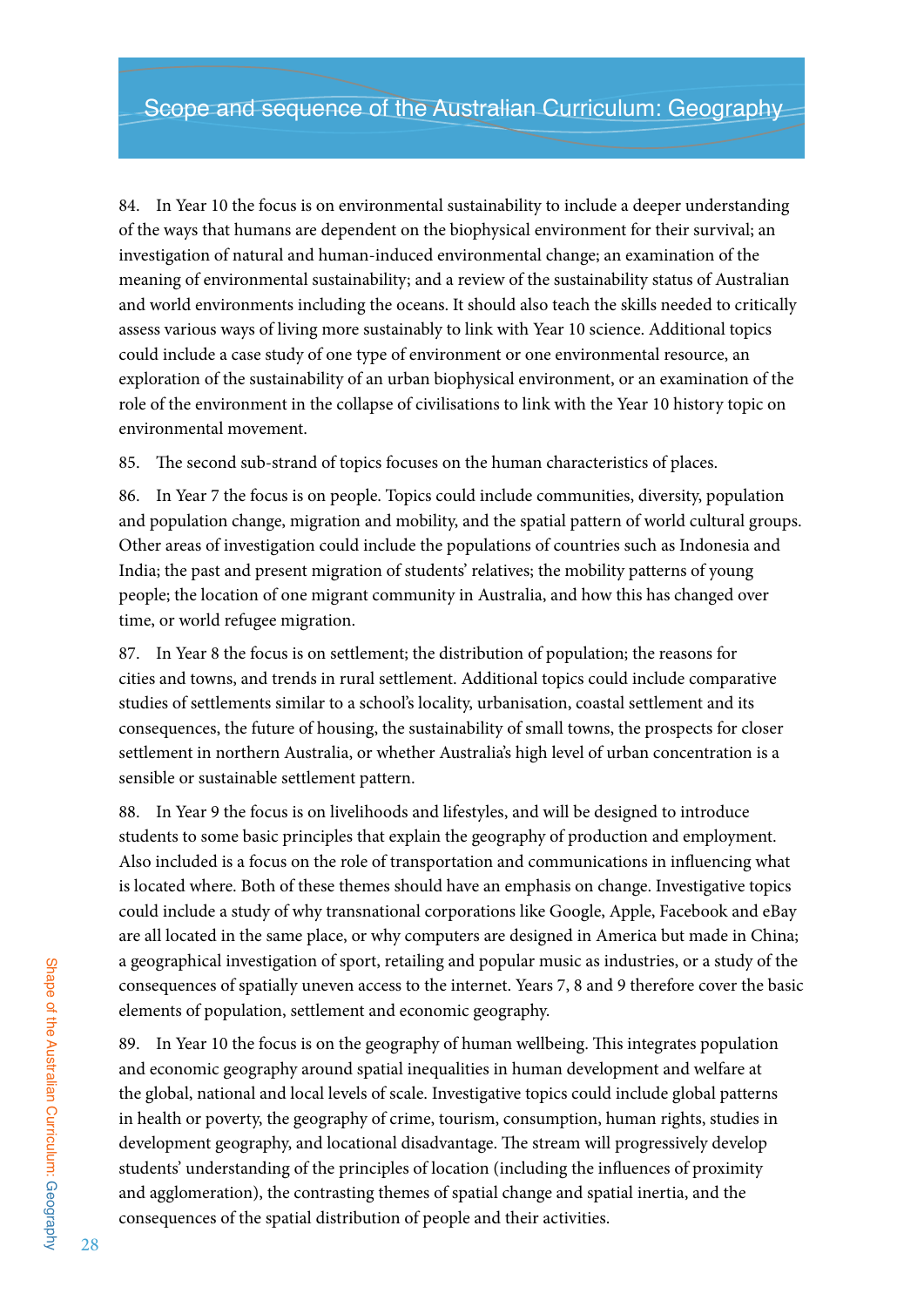90. In Years 7-10, the Australian Curriculum: Geography will require studies at the global, national and local scales, as appropriate, and case studies will not be confined to Australia. Both sub-strands of systematic geography should be complemented by studies of major world regions. One of geography's major contributions to the education of young Australians is to enable them to gain a coherent understanding of the world. For example, the weather and water theme in Year 7 could be illustrated by case studies from North Africa and West Asia, and the biotic life theme in Year 8 by case studies from Sub-Saharan Africa and South America. These case studies could be extended into a more holistic and balanced study of any country selected and of its place within its region and the world. The curriculum will also explore ethical questions and the practical applications of the geographical knowledge, developing students' understanding of active citizenship.

91. Through the progressive study of geography from F-10, students will develop a sound knowledge of the distinctive way in which a geographer looks at and understands the world. This includes:

- an understanding of the uniqueness of each place, as well as the similarities between places
- an ability to think holistically in seeking answers to geographical questions
- an understanding of the place dependence of environmental and socioeconomic processes
- an understanding of the role of the environment and its resources in human life, and of the impact of humans on that environment
- an understanding of the significance of location
- an awareness of the interconnectedness of places, and of the consequences of these connections
- an ability to think about the world spatially.

# The senior secondary years

92. The curriculum focus in the senior secondary years will be on extending and applying the two strands; Geographical knowledge and understanding and Geographical inquiry and skills.

93. One aim of the senior secondary curriculum is to enable students to extend their knowledge and understanding of geography through studies that examine themes from previous years in much greater depth, or which explore new areas. The content of the senior years will have the potential to raise significant questions which challenge students, and the writers will therefore ensure the content chosen does not overload the curriculum. The senior years should also have an applied focus on trends, planning, management and futures, as is appropriate for students nearing the end of their school years and approaching adulthood, particularly those not intending to undertake university study.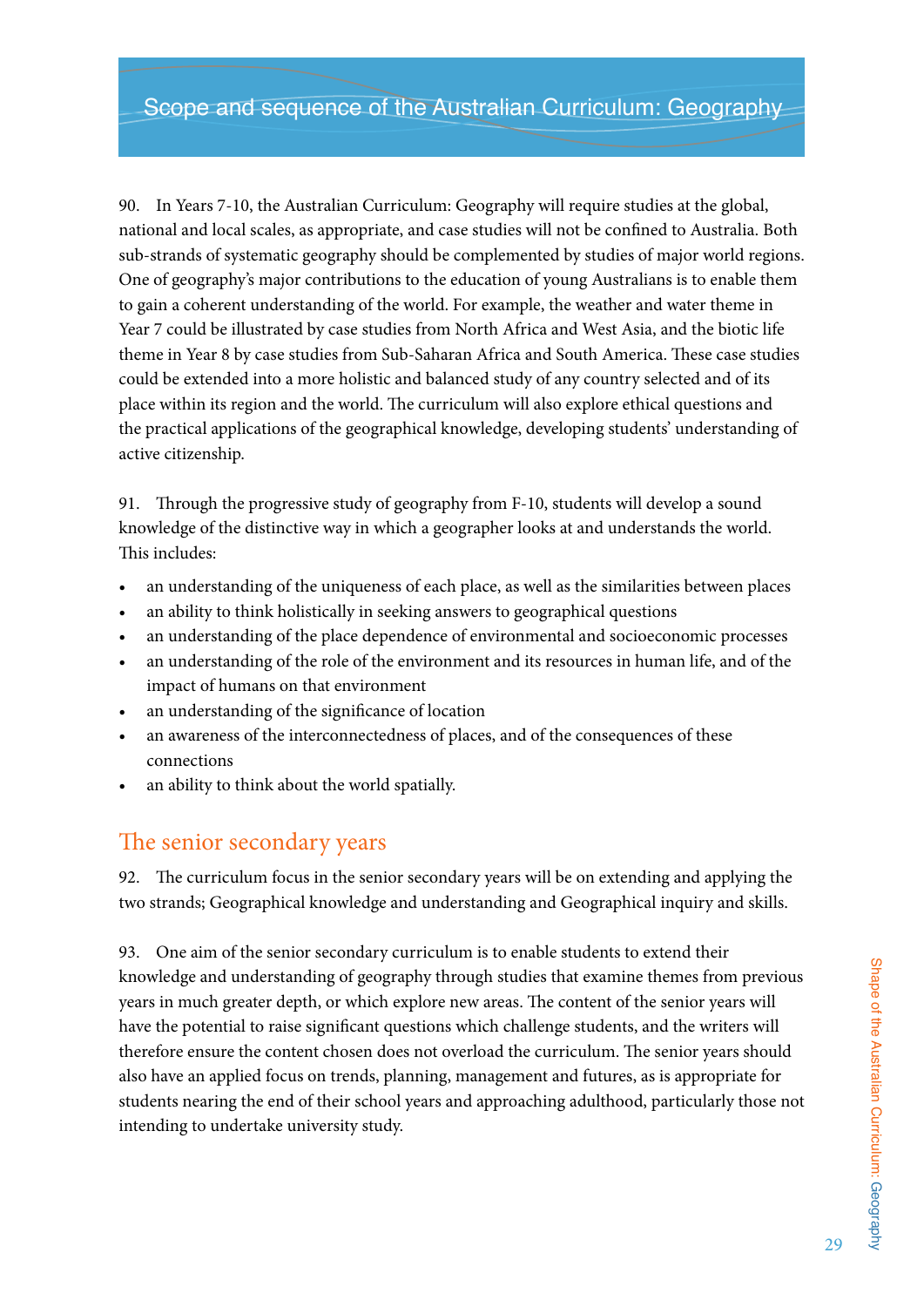94. A second aim is to further develop students' knowledge of and ability to apply geographical inquiry, through a more advanced study of methods and skills, an exploration of more advanced ways of understanding and explaining, and a deeper engagement in decision making, evaluation and the discussion of ethics and values. Thinking and reasoning skills will be further developed. The teaching and learning of these aspects will be integrated into the units being studied, as in earlier years. A particular emphasis should be placed on the use of spatial technologies in analysis, representation and modelling, and on more advanced methods of quantitative and qualitative analysis. All units will also include group or individual research as a way of developing competence in geographical inquiry. This should include the collection and analysis of information to answer a geographical question, with field work to be carried out in all units where appropriate to the questions being studied.

95. One geography course is proposed, consisting of four units.

96. The first unit will examine global land cover change and its effects on the environment, including interrelationships with climate change and the oceans. Land cover change includes all the processes changing the surface cover of the Earth, such as vegetation clearance, agricultural development, vegetation degradation, drainage, irrigation, land reclamation, ice sheet retreat, soil degradation, deforestation and urbanisation. The unit will then examine the ways people seek to reverse the negative effects of land cover change, such as revegetation programs, wetland restoration and a range of urban environmental programs.

97. The second unit will include a focus on human geography and may include topics such as:

- sustaining places: sustainable futures, which could include studies of regional and urban growth and decline; the processes of rural change; environmental sustainability; urban and rural economic and social issues; urban planning and management, community sustainability, and ways of creating resilient places; schools could choose to focus on large cities, or on regional and rural places, or on a combination of both
- the geography of economic activity
- • development geography
- • population geography
- • culture and geography
- tourism and its future
- political geography.

98. There will be opportunities for some choice to allow for a depth of study appropriate for the senior years, to give schools the opportunity to select topics that fit their location, needs and interests, and to give students some voice in what they study.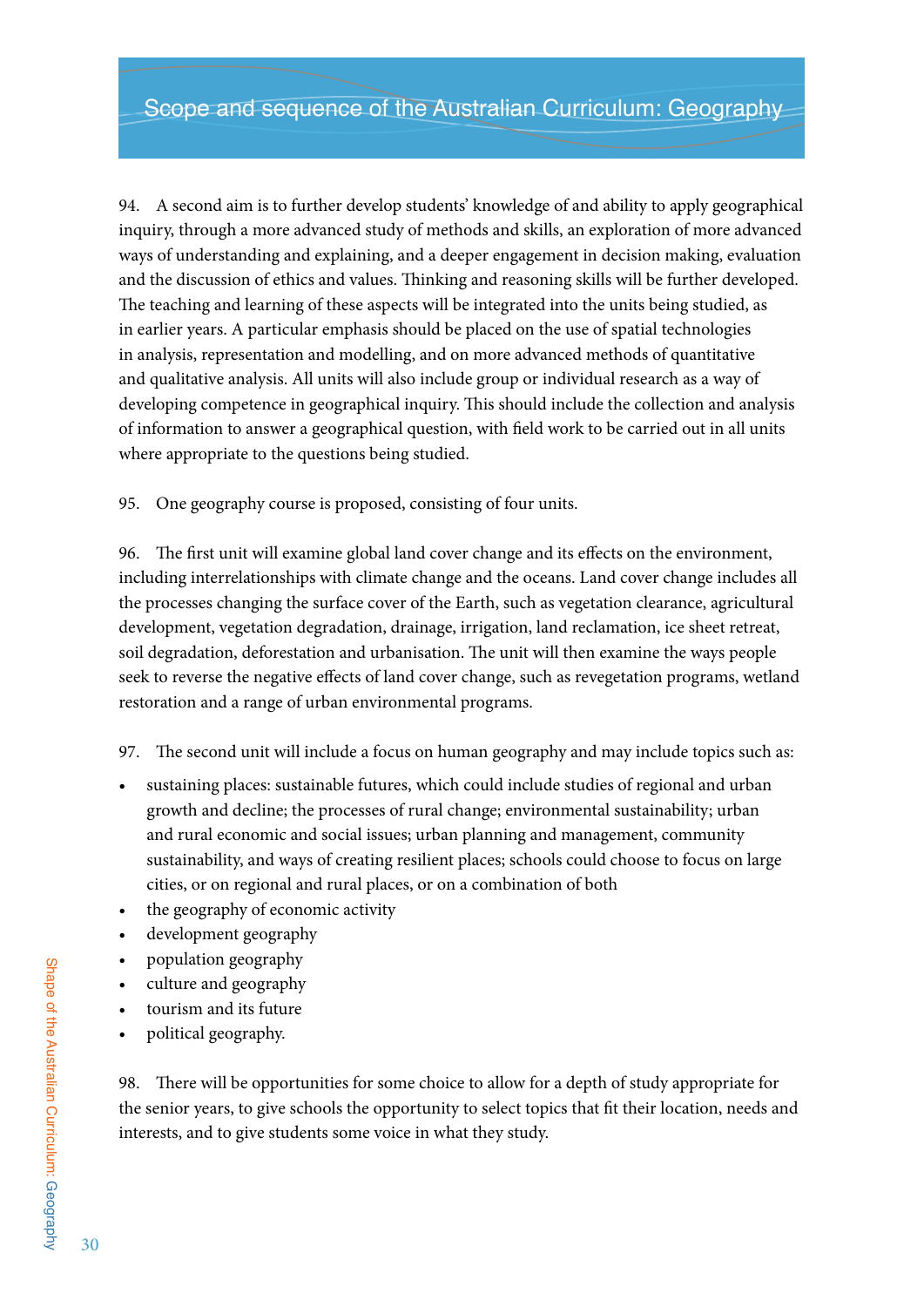# Scope and sequence of the Australian Curriculum: Geography

99. The third unit will have a futures orientation and could include topics such as the changing spatial structure of the global economy, global shifts in the distribution of population, international migration, urbanisation, global cities, global resource consumption and its environmental consequences, global inequalities, cultural globalisation and cultural diversity, and regionalism and localism.

100. The fourth unit will include a focus on environmental geography and could include topics such as:

- • managing environmental risks (such as natural hazards, human health and environmental collapse)
- • sustaining environmental resources (including energy, water, biodiversity, soils and oceans)
- the physical geography and management of a selected type of environment
- the dynamics and management of landscapes
- environmental change.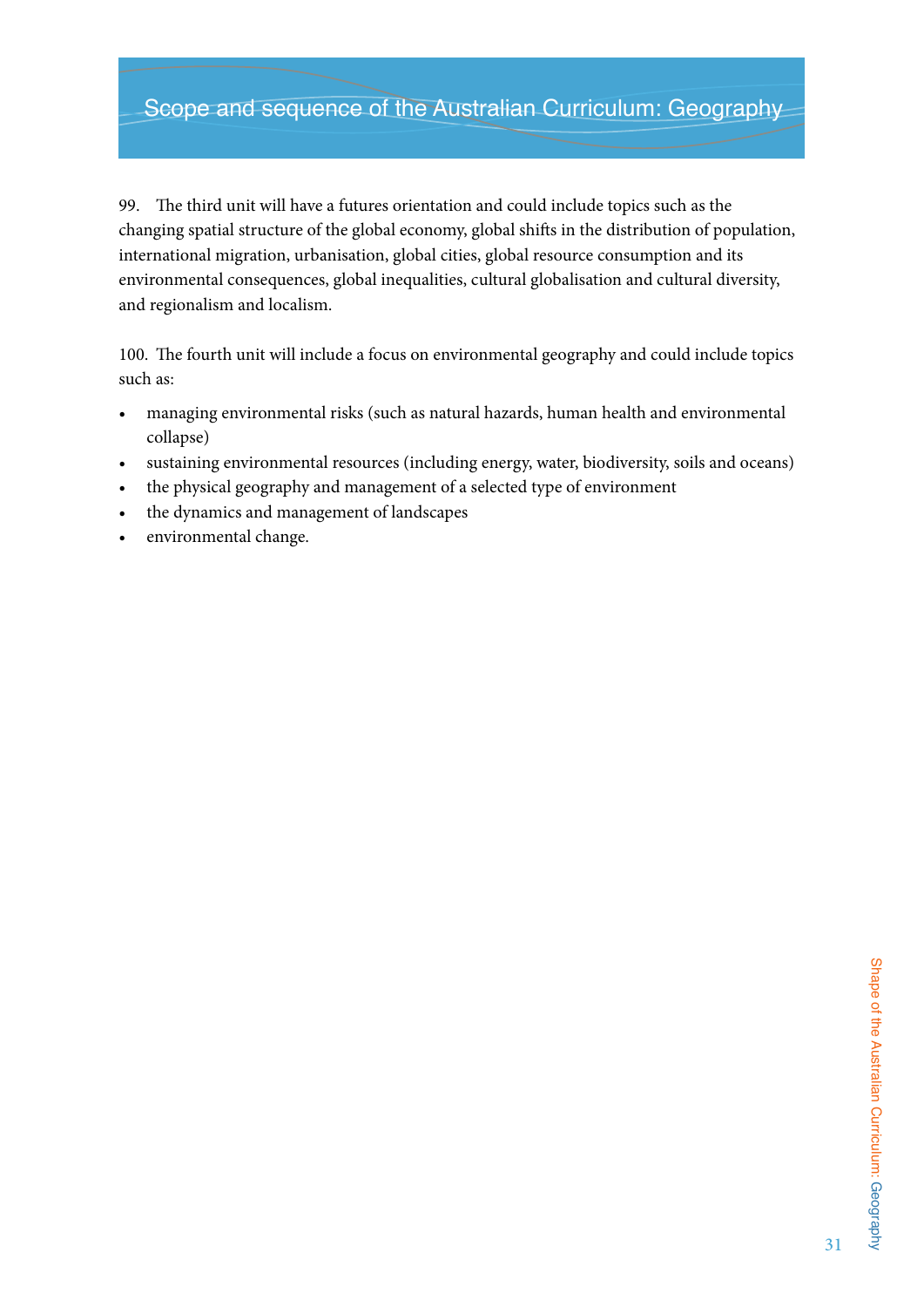101. The Australian Curriculum: Geography will be designed to give young Australians the geographical understanding needed to make sense of their own world, an appreciation of the diversity, complexity and interdependence of places and their peoples, and a set of skills that will be useful in their future life. It will give them a knowledge of both Australia and of the world, and of significant trends and issues that will affect their lives. Above all, they will learn how to think geographically, how to find and evaluate new geographical knowledge, and how to be critical users of this knowledge in their adult life.